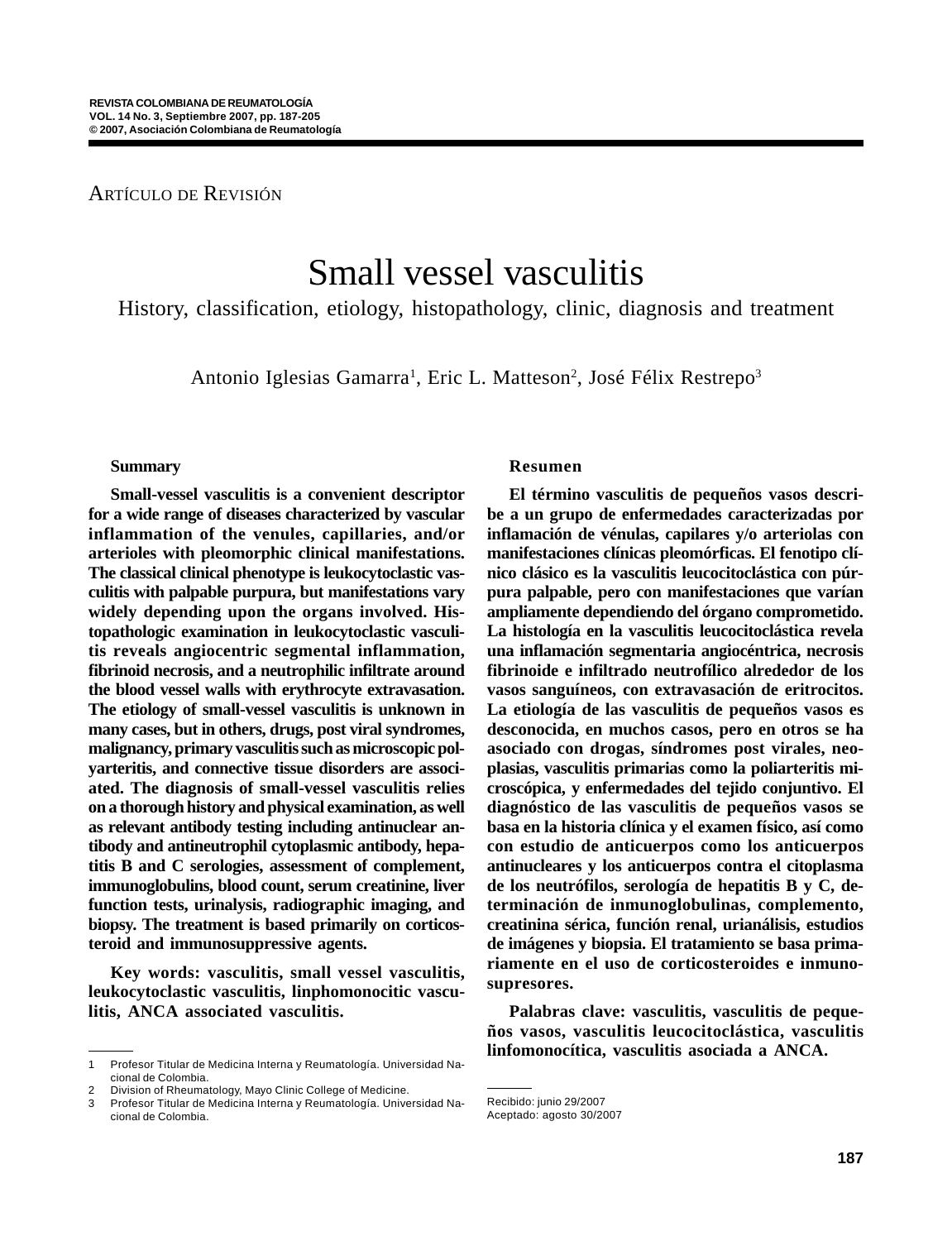# **Introduction**

The systemic inflammatory vascular diseases are a heterogeneous group of conditions whose common feature is that of vessel inflammation. This vasculitis is characterized by fibrinoid necrosis, thrombosis, and sometimes a granulomatous reaction<sup>1</sup>. Vascular damage may occur in venules, capillaries, and arterioles, causing local and systemic clinical manifestations, depending on the organs involved. Vessels of any type in any organ can be affected, a fact that result in a wide variety of sign and symptoms. The clinical picture of small vessel vasculitis is also dependent on the extent of vascular bed involvement, delay in diagnosis, and treatment<sup>1</sup>. These heterogeneous clinical manifestations, combined with the etiologic non specificity of the histologic lesions, complicate the diagnosis of specific form of vasculitis.

Recognition of these features of vasculitis and evaluation with selected laboratory and other clinical tests and histologic evaluation of biopsy specimens generally permits a specific diagnosis, which directs the evaluation of activity, extent, and damage, and guides treatment. However, signs and symptoms of various forms of vasculitis are overlapping, and diagnostic precision is often hampered by the lack of diagnosis-specific histologic findings. This creates a clinical dilemma, because the treatment and prognosis of specific forms of vasculitis varies. For example, a patient with cutaneous leukocytoclastic vasculitis with abdominal and renal involvement may have disease due to classic polyarteritis nodosa (PAN) or to microscopic polyangiitis, or Henoch-Schönlein purpura. Indeed, there are few clinical conditions which cause as much confusion and consternation among clinicians and patients alike as do the protean presentations and management of vasculitis<sup>1,2</sup>.

The gold standard for a diagnosis of vasculitis is histologic confirmation on biopsy, as few forms of vasculitis have a pathognomonic laboratory or imaging finding. Interpretation of the biopsy sample is dependent on a number of variables, including the interest and experience of the pathologist, tissue selection and quantity, and the amount of time which has occurred between diseases onset and obtaining the sample. These variables affect and aid verification of the diagnosis. A positive biopsy supports the diagnosis, while a negative one does not necessarily exclude it. This may be the case, for example, when vasculitis affects an organ or appendage which is poorly amenable to biopsy or biopsy of apparently involved tissue demonstrates a noninflammatory vasculopathy $1,2$ .

Small vessel vasculitis with cutaneous involvement does not constitute a subgroup of either primary or secondary vasculitis. Rather, it can be associated with a number of comorbidities, further complicating diagnosis and, hence, treatment decisions. As an example, patients with small vessel disease may have hepatitis B or C, with or without cryoglobulinemia.

The discovery that autoantibodies against cytoplasmic antigens of neutrophils (anti-neutrophil cytoplasmic antibodies (ANCA)) are closely associated with vasculitic disorders has improved diagnosis of patients with clinically suspected vasculitis and/or glomerulonephritis (GN). Like the introduction of ANA serology for systemic lupus erytematosus, introduction of ANCA testing for vasculitis has revealed myriad clinicopathological presentations beyond the previously recognized patterns of systemic disease<sup>3</sup>. As a clinicopathological process, vasculitis occurs both as a primary process or idiopathic vasculitis and as a secondary feature of other diseases secondary vasculitis such as collagen vascular diseases, infectious disorders, malignancy and adverse drugs reaction.

The vasculitic syndromes share a common histopathological substrate inflammation within blood vessels resulting in vascular obstruction with tissue ischemia and infarction. Focal necrotizing lesions are the common vascular pathology that characterizes the ANCA-associated disorders: Wegener's granulomatosis (WG), microscopic polyangiitis (MPA) and Churg-Strauss syndrome (CSS). These lesions can affect many types of vessel and lead to a variety of symptoms and signs. Immunohistology shows little deposition of immune reactants, a feature which distinguishes lesions due to ANCA-associated vasculitis (AAV) from those of antiglomerular basement membrane disease, IgA nephropathy, and lupus nephritis<sup>3</sup>.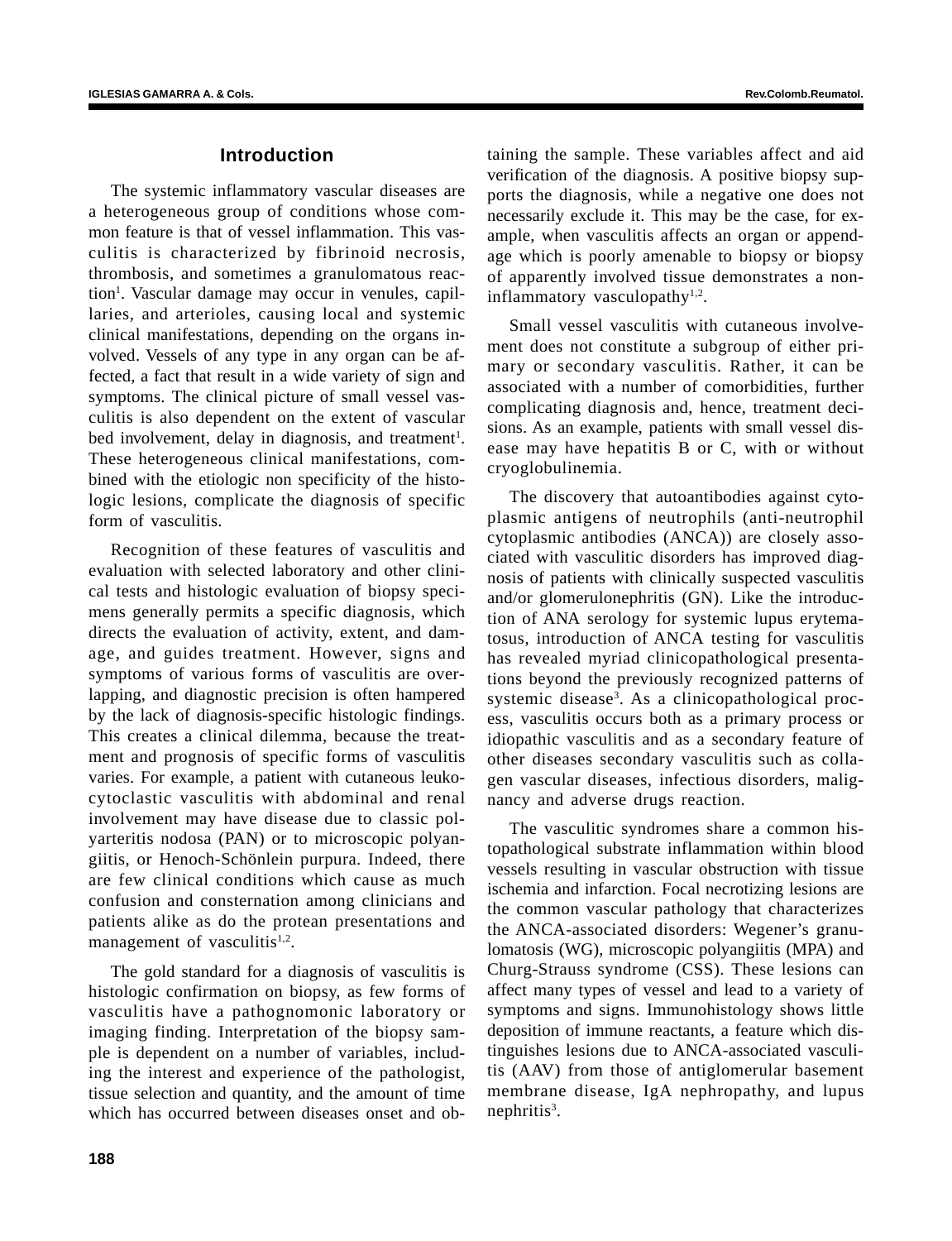ANCA were first described in 1982 by Davies and his associates as a cause of diffuse granular cytoplasmic inmuno-fluorescence staining (C-ANCA) on ethanol-fixed neutrophils in association with glomerulonephritis, vasculitis and Wegener's granulomatosis<sup>4</sup>. Two years later, Hall et al. confirmed this observation in four patients with small-vessel vasculitis<sup>5</sup>. Van der Woude et al.<sup>6</sup> in 1985 generated substantial interest by suggesting that detection of ANCA was a useful diagnostic and prognostic marker for Wegener´s granulomatosis. Subsequent work by Van der Woude et al. Falk et al. and others demonstrated that ANCA are closely associated with three major categories of small-vessel vasculitis: Wegener´s granulomatosis, microscopic polyangiitis, and Churg-Strauss syndrome6-15. These forms of vasculitis have subsequently been grouped together and are referred to as ANCA associated vasculitis $14$ .

The basis for the appearance of ANCA is not understood. One favored hypothesis is that environmental factors such infectious pathogen is required to activate the pre-existing potential autoimmune cellular repertoire. The proposed mechanisms by which infections break self tolerance can include bystander damage, unveiling of hidden self epitope, molecular mimicry and determinant molecular spreading. There is evidence that certain types of environmental exposure, to silica, for example, or to infectious pathogens, are associated with AAV3, 16-19. These mechanisms likely play a role in other forms of vasculitis as well.

# **Historical background**

The first historical accounts of vasculitis are of small vessel vasculitis, especially forms associated with purpura. The Latin term vasculitis may have derived from the Greek porphyra, describing the color produced by a mollusk (purpura lapillus)<sup>20</sup>. By the XVI century, the word purpura had begun to refer to infectious diseases with fever, such as typhoid fever, but was also being used to describe other conditions often referred to as "purpura sine fever", "petechia sine fever," and the term palpable purpura carne into use<sup>20</sup>. The English dermatologist Willan classified purpura as simple, hemorrhagic, urticarial, and contagious<sup>20, 21</sup>. The concept of hemorrhagic fever he introduced in 1808 was expanded on by Bauer in 182421, 22. A unifying concept of purpura and its relationship to leukocytoclastic vasculitis was put forward by Zeek et al. in 1948 and 1952, who called this form of vasculitis with small vessel involvement hypersensitivity angitis<sup>23, 24</sup>. Davson et al. and Godman et al. referred to it as microscopic polyangiitis, a concept adopted by the Chapel Hill international consensus conference in 1994, at which time several forms of small vessel vasculitis were more clearly defined<sup>15, 25, 26</sup>.

This progress was the direct result of William's early work. He clearly distinguished purpura caused by systemic febrile infections from non infectious purpura20, 21, 27. Drawing on the earlier work of Riverius and Werlhof, Willan assigned to the ancient term purpura the meaning it retains to this  $day^{20, 21, 27}$ . He considered the condition at length in this masterwork on cutaneous diseases (1808), and cases of palpable purpura consistent with Henoch-Schônlein syndrome can be recognized in both the text and the plates of his  $book<sup>27</sup>$ . Willan noted that non infectious purpura had a predilection for the lower extremities, was characterized by recurrent groups of lesions, and could be associated with different systemic disease. Schonlein, Henoch, and later Osler and others elucidated a broad spectrum of signs and symptoms that were associated with purpura and small-vessel vasculitis, including arthritis, peripheral neuropathy, abdominal pain, pulmonary hemorrhage, epistaxis and nephritis $28-32$ . Osler recognized that these clinical manifestations were caused by necrotizing inflammation in small vessels<sup>26, 27</sup>. Other early descriptions were provided by Heberden, the describer of rheumatoid arthritis, in 1801 in his work "*Commentarii de morborum historia et curatione*"33.

In October, 1893, Amy, age 6 years, was admitted to the Victoria Hospital for Sick children (London). She exhibited firm, tender, sharply defined, pale purplish-red nodules on the hands, elbows, knees, and buttocks. The patient was examined by Henry Radcliffe-Crocker (1845-1909), who was England's Mr. Dermatology at the time, as well as Jonathan Hutchinson (1828-1913), who pointed out the similarity to a case reported earlier by Judson Bury<sup>27</sup>. Radcliffe-Crocker named the condition erythema elevatum diutinum34. He failed, however, to identify the condition as a form of vasculitis, perhaps because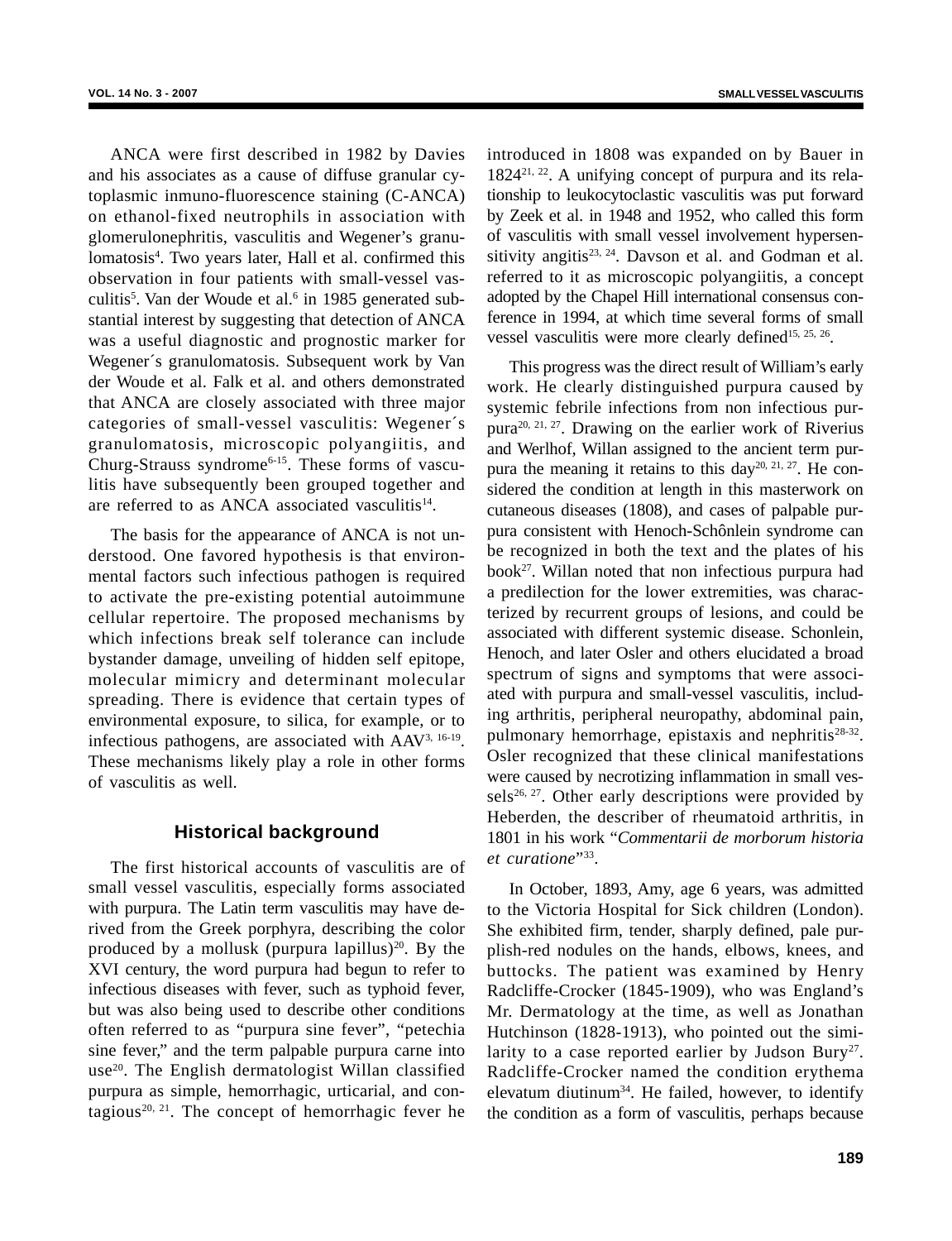the lesions chosen for biopsy were too mature. Characteristic leukocytoclasia is ordinary prominent only in the early stages of the disease<sup> $27, 34$ </sup>. In 1929, Fred Weidman and John Besancon of the University of Pennsylvania described the vasculitis of this condition<sup>35</sup>. This disease is considered to be a strictly cutaneous leukocytoclastic vasculitis, and is not mentioned in the classic classifications of vasculitis, although we consider that it likely represents a primary form of vasculitis, at least in its initial stages...

The classic description of vasculitis is that of Adolf Kussmaul and Rudolf Maier in 1866. They reported on a 27 year old patient who suffered a fulminant disease characterized by fever, productive cough, malaise, weight loss, myalgias, paresthesias and polyneuropathy, proteinuria and abdominal pain. They called the condition periarteritis nodosa, which later evolved into the more pathologically correct name polyarteritis nodos $a^{20-36}$ . For more than 50 years thereafter, and unfortunately even today in some settings, any patient with necrotizing arteritis was given a diagnosis of polyarteritis nodosa.

The first description of microscopic polyangiitis was by Friedrich Wohlwill in Germany in 1923<sup>37-40</sup>. Wohlwill effectively distinguished microscopic polyangiitis from polyarteritis nodosa, and Davson used the presence or absence of glomerulonephritis to separate classic polyarteritis nodosa, in which glomerulonephritis is absent, from polyarteritis nodosa24, an observation adopted in the Chapel Hill vasculitis nomenclature<sup>25</sup>. The Chapel Hill authors preferred the term "microscopic polyangiitis: to "microscopic polyarteritis" to more accurately describe the small vessel involvement of arterials, venules, and capillaries<sup>25, 26</sup>.

Another form of vasculitis associated with but not confined to small vessel inflammation is Wegener's granulomatosis, a systemic inflammatory disease with a broad clinical spectrum. The disease was first described in 1931 by a medical student at the Charité in Berlin, Heinz Klinger, who mistakenly believed it to be an atypical form of polyarteritis nodosa $41, 42$ .

At the 29<sup>th</sup> Meeting of the German Society of Pathology in Breslau, Friedrich Wegener, a good friend of Klinger's, reported on the post-mortem findings in three of his patients<sup>41</sup>. He reported 11 patients in detail in 1939 as an assistant at the Pathology Institute of the University of Breslau<sup>27, 43</sup>. Initial symptoms included sniffles and progressed to destructive lesions of the nose and throat, respiratory tract, spleen, and kidneys. Wegener had no difficulty in identifying the underlying pathologic changes as a mixture of vasculitis and granuloma formation. He believed the condition to be related to polyarteritis nodosa, but set apart from it in some way by its distinctive clinical picture. Recent developments in immunologic research support his position. The condition resists anti-eponymic attempts to assign a formal name and continues to be known everywhere as Wegener's granulomatosis $27, 41-43$ .

In 1949 Jacob Churg and Lotte Straus, pathologists at Mount Sinai Hospital in New York, gathered and studied 13 cases of patients who exhibited a fatal combination of severe asthma, fever, eosinophilia, necrotizing glomerulonephritis, cutaneous and subcutaneous nodular lesion, and symptoms of vascular compromise in other organ systems $27,44$ . They suggested that the findings of granulomatous lesions within vessel walls as well as in connective tissues throughout the body set this entity apart from classical polyarteritis nodosa<sup>27, 44</sup>. This combination of signs, symptoms, and pathologic changes, which is usually designated as allergic angitis and granulomatosis, is also often called the Churg-Strauss syndrome<sup>27, 44</sup>.

In 1954, Godman and Churg reported on their evaluation of the clinical and histopathologic aspects of their cases and compared them to typical Wegener's granulomatosis<sup>15</sup>. They viewed these as a spectrum of related conditions, a concept supported by the association of these diseases and microscopic polyangiitis with ANCA<sup>15, 27, 44, 45</sup>.

# **Classification**

One of the great challenges in medicine is the classification of vasculitis in the absence of an etiology, nonspecific signs and symptoms and few specific laboratory and imaging abnormalities. There have been a number of attempts to classify vascular disease including vascular inflammation since the mid 19th century. In 1952, Zeek put forward the classification scheme which has served as the basis for current understanding based upon vessel size and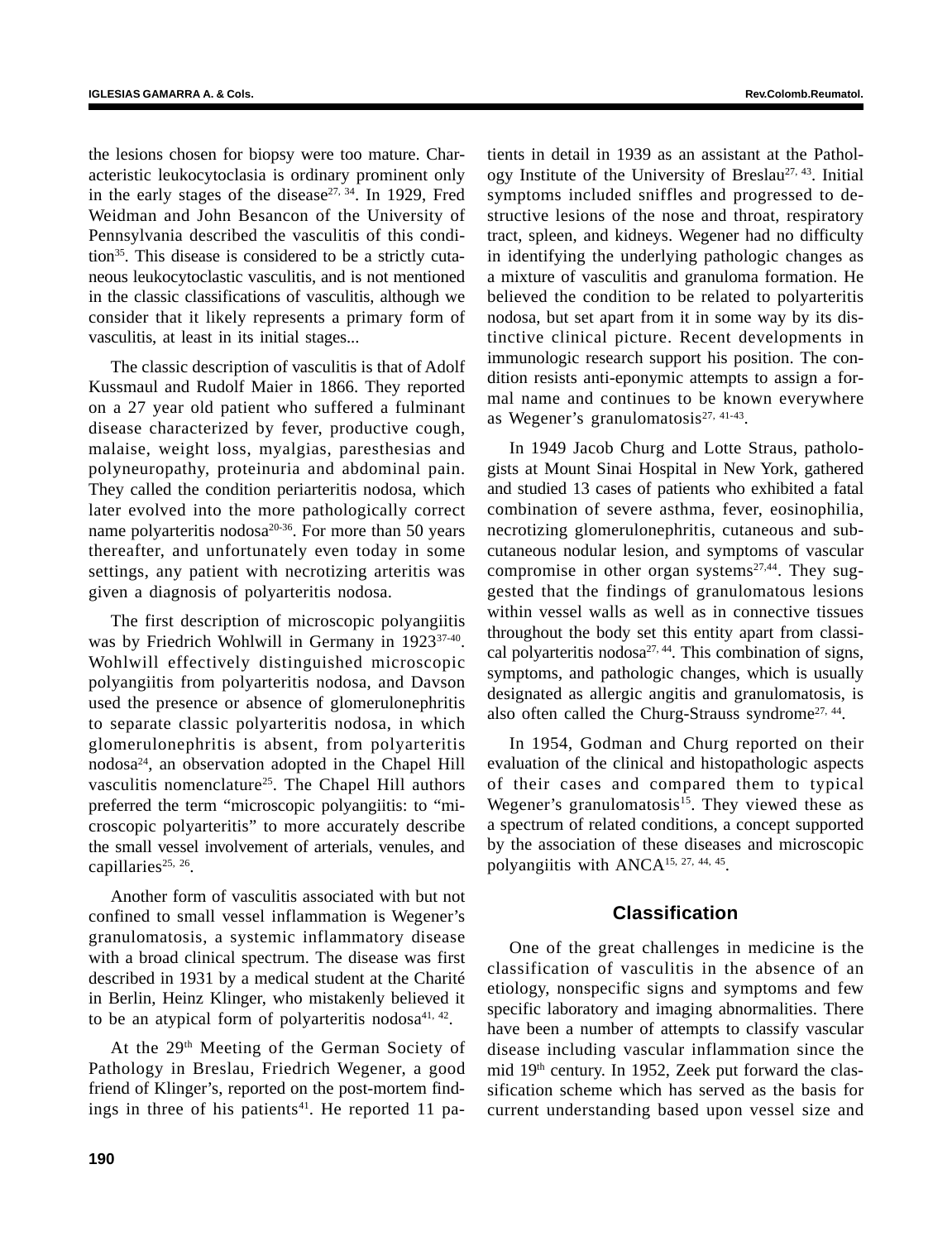histopathology<sup>23, 24, 46</sup>. With respect to small vessel vasculitis, the designation hypersensitivity vasculitis, as used by Zeek, originally referred to disseminated necrotizing vasculitis of small arteries with frequent involvement of glomeruli, but introduced confusion in the nomenclature of small vessel inflammatory disease<sup>46</sup>.

The groundwork for many contemporary nosologica schemes was presented at the university of Texas Southwestern Medical Center by Gilliam and Smiley in 1976<sup>47</sup>. They proposed a revision of this classification scheme by subdividing Zeek´s existing categories. Thereafter, a number of alternative classification systems were been proposed, necessitating the formation of consensus groups to clarify the confusing terminology<sup>47-50</sup>.

Unfortunately, defining the vasculitis small-vessel is complicated by their chameleon-like nature, overlapping symptomatology and historical appellations $51$ . Large vessel vasculitis denotes involvement of the aorta and its primary branches. Medium vessel vasculitis includes those involving vessels of both medium and small caliber including the veins, while small vessel disease affects the arterioles, venules, and capillaries. Of all the vasculitides, cutaneous leukocytoclastic vasculitis is the most difficult to classify. The terms hypersensitivity vasculitis, microscopic polyangiitis necrotizing vasculitis and cutaneous small vessel vasculitis have a11 been used in description of leukocytoclastic vasculitis related entities<sup>51</sup>.

The classification criteria currently most commonly employed are those of the American College of Rheumatology (ACR) from 1990 based upon clinical, laboratory, and histologic criteria, and those of the Chapel Hill Consensus Conferences based mainly upon histologic criteria<sup>52, 53</sup>. The 1990 ACR classification defined hypersensitivity vasculitis, whereby the sensitivity and specificity for hypersensitivity vasculitis was lowest among the vasculitides at 71% and 83.9% by traditional criteria. Palpable purpura and a maculopapular rash are undoubtedly important, though not ubiquitous features of this entity. An age range is arbitrary, histologic findings vary with disease vary with disease evolution, and an identified causative drug may or may not precipitate the disease. The histopathology of leukocytoclastic angiitis varied with time, progressing from a

neutrophilic infiltrate to a monocytic infiltrate and back again<sup>54, 55</sup>. Clinically the lesions are often polymorphic, and at some stage the classic lesions become purpuric and palpable.

However, as we and others demonstrated, these classification schemes are insufficient for classifying some cases of vasculitis, particularly those involving small vessels. Further, the ACR and Chapel Hill criteria differ in numerous ways with regard to small vessel involvement in PAN, microscopic polyangiitis, Churg-Strauss syndrome, and Wegener's granulomatosis<sup>53</sup>. Another example of uncertainty in the Chapel Hill classification scheme is that of the medium vessel vasculitis, which, according to this scheme, should not involve small vessels, although the small vessel vasculitis may involve medium sized vessels<sup>26, 53, 56</sup>. The Chapel Hill consensus conference on the nomenclature of systemic vasculitis does not use the term hypersensitivity by vasculitis. Instead, the disease is classified as cutaneous leukocytoclastic angitis. Indeed, the majority of classification schemes including these entities have systemic disease with little cutaneous involvement. Some conditions such as hypersensitivity vasculitis, Henoch-Schonlein purpura, and polyarteritis nodosa are not universally recognized<sup>25, 57-59</sup>.

Development of a classification that is clinically relevant, that is useable by various specialists, and that addresses clinical features, laboratory findings, and the underlying causes of vasculitis is a goal that remains elusive. An attempt to present a working classification was has been previously presented by Jorizzo in 1993 and others<sup>60, 61</sup>. From a practical standpoint, they suggested that vasculitis be classified as either a small-vessel cutaneous vasculitis or as a large-vessel necrotizing vasculitis. The smallvessel category may be subdivided into some of the following: idiopathic hypersensitivity vasculitis, Henoch-Schônlein purpura, essential mixed cryoglobulinemia, Waldenstrôm's macroglobulinemia, urticarial vasculitis, vasculitis associated with collagen vascular diseases such as lupus erythematosus or rheumatoid arthritis, and erythema elevatum diutinum. Thus, the patient who presents with palpable purpura and a biopsy that confirms leukocytoclastic vasculitis would be diagnosed with small vessel vasculitis.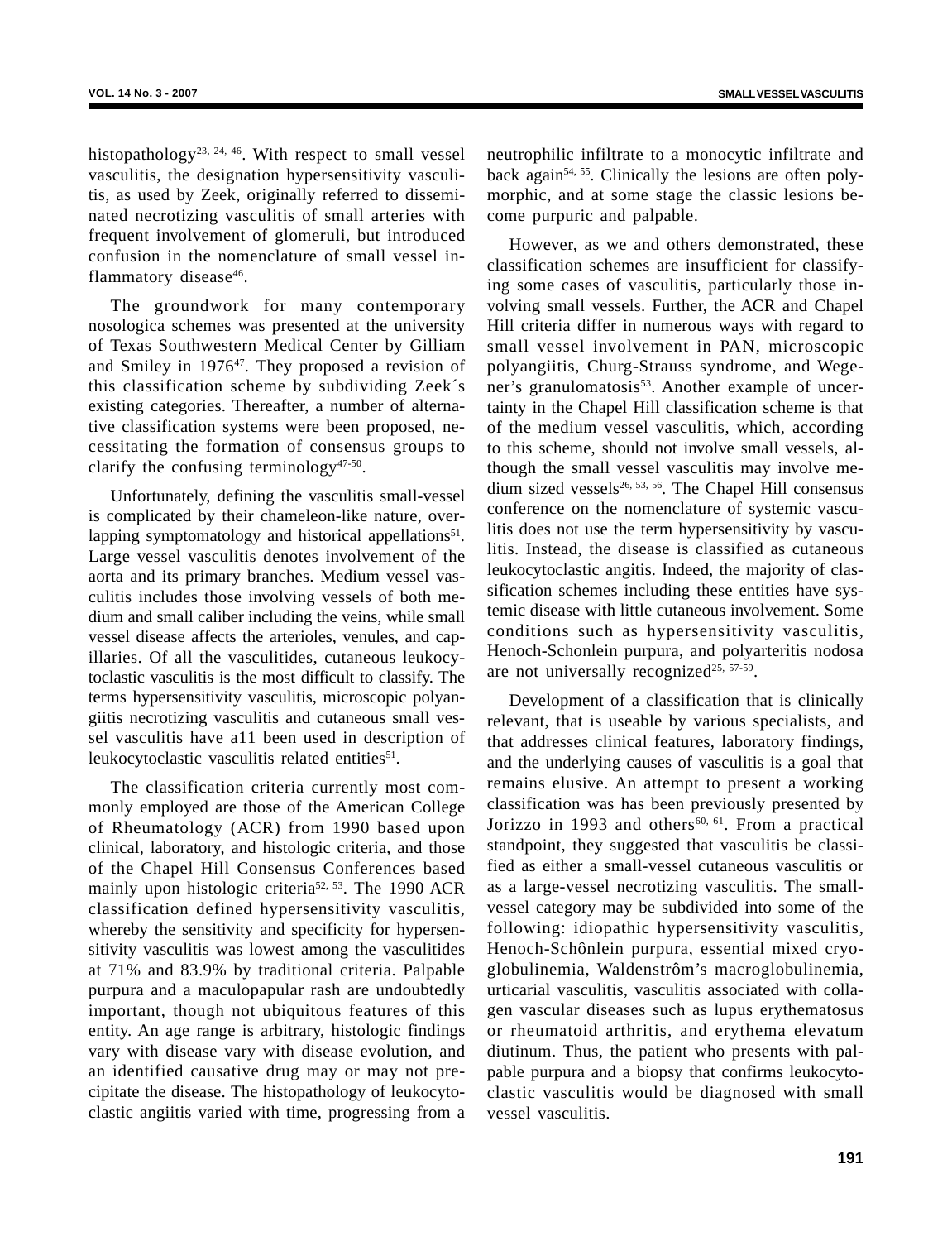#### **Etiologic classification**

In the following, we enumerate various causes of small vessel vasculitis (Table 1). Our aim is to provide a more practical clinical approach to the diagnosis of small vessel vasculitis rather than develop yet another novel classification scheme<sup>51, 62, 63</sup>.

# **Histopathology**

Small vessel vasculitis refers to inflammation in the walls of small vessels. Traditionally, these are cutaneous blood vessels. The classic phenotypic manifestation of small vessel vasculitis is palpable purpura; however, this is often not present. The histopathologic features of the vessel wall inflammation are important in defining the nature of the vasculitis.

Perhaps, currently, more important than the cellular characterization is the size of vessel involved. Until better histopathologic tools are developed, the anatomy of the lesion will continue to have primacy for the diagnosis of small vessel vasculitis. Involvement of arterioles, meta-arterioles, venules, and capillaries lead to many symptoms and signs, which are nonspecific with regard to pathogenesis or histopathologic subsumed in the finding "leukocytoclastic vasculitis"60, 67, 68, 74, 76, 77.

The hallmark histopathologic pattern of small vessel vasculitis is leukocytoclastic vasculitis. A lymphocytic form (in which lymphocytes predominate) has also been described. There is still not enough evidence, however, to prove that the lymphocyte pattern is truly etiologically or clinically relevant. Old lesions of small vessel vasculitis may no longer demonstrate leukocytoclastic vasculitis and may contain mainly lymphocytes around blood vessels $67, 68, 78-80$ . This latter consideration stresses the importance of timing when taking a biopsy in a dynamic process such as the vasculitic one. In the initial phase of disease we have observed that the predominant infiltrate is with monocytes and plasmocytes, without fibrinoid necrosis or the nuclear fragments characteristic of leukocytoclastic vasculitis<sup>81</sup>.

Leukocytoclastic vasculitis is characterized by angiocentric segmental inflammation, endothelial cell swelling, fibrinoid necrosis of blood vessel walls (postcapillary venules), and a cellular infiltrate around and within dermal blood vessel walls composed largely of neutrophils showing fragmentation of nuclei (karyorrhexis or leukocytoclasia). Erythrocyte extravasation is another key feature<sup>61, 65, 77, 82</sup>. (Figures 1, 2) .

# **Epidemiology**

The primary vasculitides are not common diseases, nor are they particularly rare. The incidence rates vary by reporting region and country. For



**Figure 1.** Small-vessel vasculitis. Inflammatory mononuclear and granulocyte cell infiltrates. Hematoxilin-eosin 20X.



**Figure 2.** Small-vessel vasculitis. Fibrinoid necrosis of vessel wall with associated inflammatory cell infiltrate and organization (hematoxylin and eosin, 20X).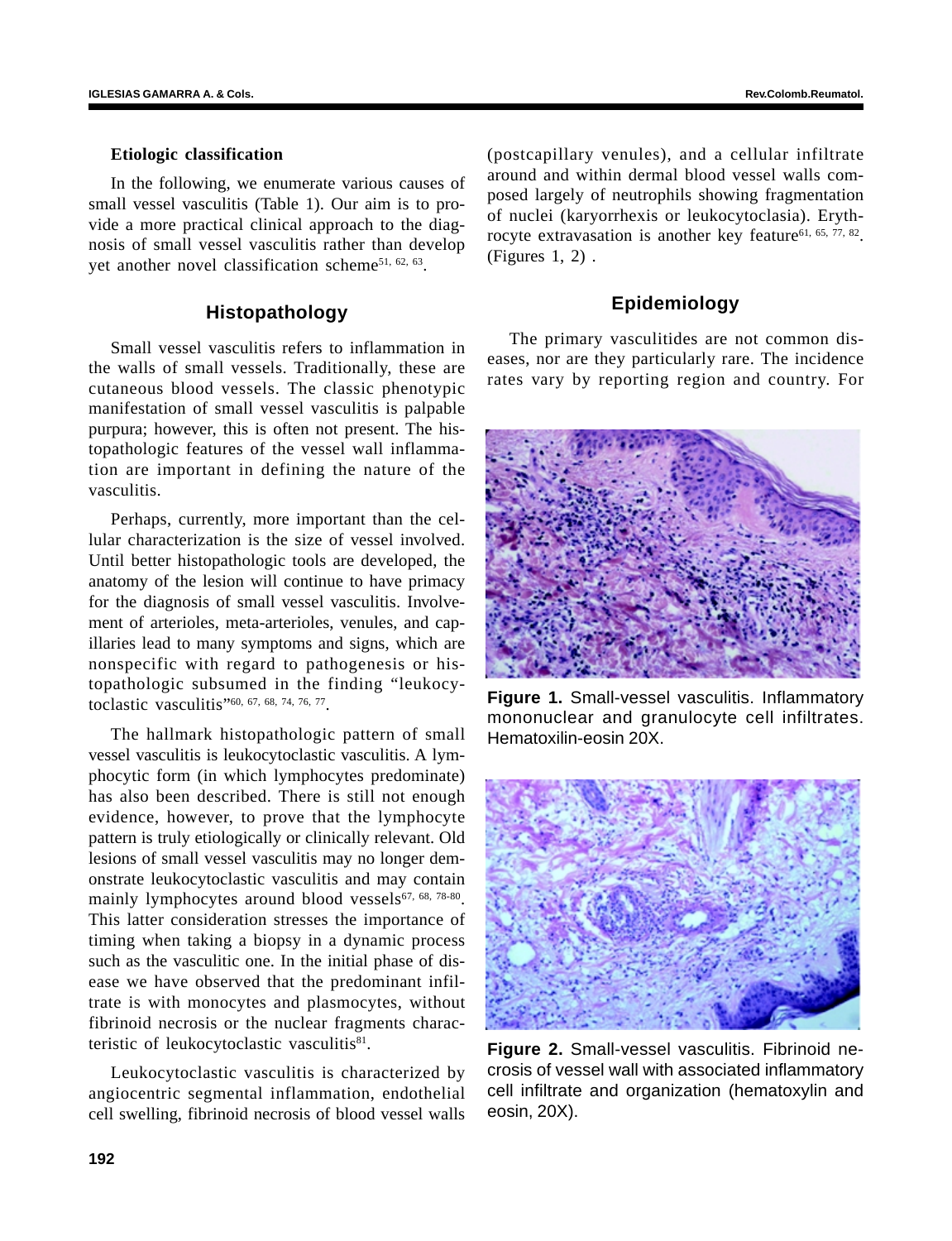#### **Table 1.** Causes of small vessel vasculitis.

I. Vasculitis limited to capillaries and post-capillary venules

These vasculitides are characterized by leukocytoclastic vasculitis, especially of the skin, with few symptoms and virtually always without systemic involvement. Precipitating factors include chemical substances, foods, medications, and infectious processes. These subsume the category of hypersensitivity vasculitis<sup>1</sup>.

II. Vasculitis associated with chemical compounds and medications These are true vasculitides caused by idiosyncratic

hypersensitivity, affecting small arteries, arterioles, capillaries, and venules. Histology reveals leukocytoplasia or lymphomonocytosis, and eosinophils may be noted in some specimens. Manifestations may include constitutional symptoms such as fever and peripheral white blood cell eosinophilia of about  $5$  percent<sup>57-64</sup>.

- III. Vasculitis of small arteries, especially arterioles and postcapillary venules These include LCV with damage of the vascular wall and microthrombosis. Several subgroups may be identified, and most are associated with systemic
	- complications<sup>57-68</sup>. 1. Small vessel vasculitis with systemic involvement
	- 2. Associated with connective tissue diseases such as systemic lupus erythematosus (SLE), primary Sjögren's syndrome, and rheumatoid arthritis
	- 3. Chronic infections

a. Bacterial

- Leprosy (mycobacterium leprosa-Luzios's phenomenon) *Staphylococcus aureus*
- *Streptococcus B*

*Mycobacterium tuberculosa*

- b. Viral Cytomegalovirus Herpes simplex Mononucleosis
- c. Fungal *Candida albicans* Histoplasmosis
- d. Parasitic *Plasmodium malaria Schistosoma hematobium Schistosoma mansoni*

4. Neoplasia Myelogenous leukemia Chronic lymphocytic leukemia Histiocytic lymphoma Mycosis fungoides Hodgkin's disease Lymphosarcoma Multiple myeloma Solid tumors Colon Prostate Renal

- IV. Small vessel vasculitis with acute and chronic systemic component or a manifestation of systemic disease<sup>57-59, 64</sup>. Granuloma annulare Erythema elevatum diutinum Henoch-Schönlein purpura Drugs Foods
	- Chemicals Urticarial vasculitis Cryoglobulinemia
	- Microscopic polyangiitis
	- Churg Strauss syndrome Wegener's granulomatosis
- V. Primary vasculitides associated with small vessel vasculitis Microscopic polyangiitis
	- Churg-Strauss syndrome Wegener's granulomatosis
- VI. Urticarial vasculitis (normo- and hypocomplementemia)
	- 1. Associated with multiple antigens, foods, medications, chemicals  $(5-10\%)$  of all cases of chronic urticaria<sup>69, 70, 75</sup>.
	- 2. A. New syndrome combination (Hypocomplementemic urticarial vasculitis syndrome, Jaccoud's Syndrome, valvulopathy $71$ .
	- 3. Associated with SLE  $(20\% \text{ of all cases})^{69}$ .
	- 4. Associated with Primary Sjögren's syndrome  $(32\% \text{ of cases})^{69}$ .
	- 5. Associated with Schnitzler's syndrome (IgM monoclonal gammopathy, urticarial vasculitis, fever, arthralgias, bone pain, acromegaly, and hepatomegaly, hyperostosis<sup>57, 59, 64</sup>.
	- 6. Hypocomplementemic urticarial vasculitis with anti C1q precipitin. Features include iritis, uveitis, episcleritis, urticarial vasculitis, chronic obstructive pulmonary disease. 100% of patients with primary disease have C1q antibodies, as do 30-35% of patients with  $SLE^{72, 73}$ .
	- 7. Associated with Muckle-Wells syndrome (deafness, glomerulonephritis, urticarial vasculitis<sup>57, 59, 64</sup>.
- VII. Vasculitis associated with IgA deposition in vascular walls (except for Henoch-Schönlein purpura)
	- 1. Dermatitis herpetiformis
	- 2. Ankylosing spondylitis (occasionally)
	- 3. Paraprotein IgA
	- 4. Inflammatory bowel disease
- VIII. Miscellaneous conditions which may be associated with LCV
	- 1. Waldenström's disease
	- 2. Behçet's disease
	- 3. Sarcoidosis with LCV<br>4. Relansing polychondi
	- 4. Relapsing polychondritis<br>5. Primary biliary cirrhosis
	- 5. Primary biliary cirrhosis
	- 6. Ulcerative colitis
	- 7. Short bowel syndrome
	- 8. Chronic active hepatitis
- IX. Noncutaneous, isolated small vessel vasculitis (for example: SMV of the uterine cervix<sup>76</sup>.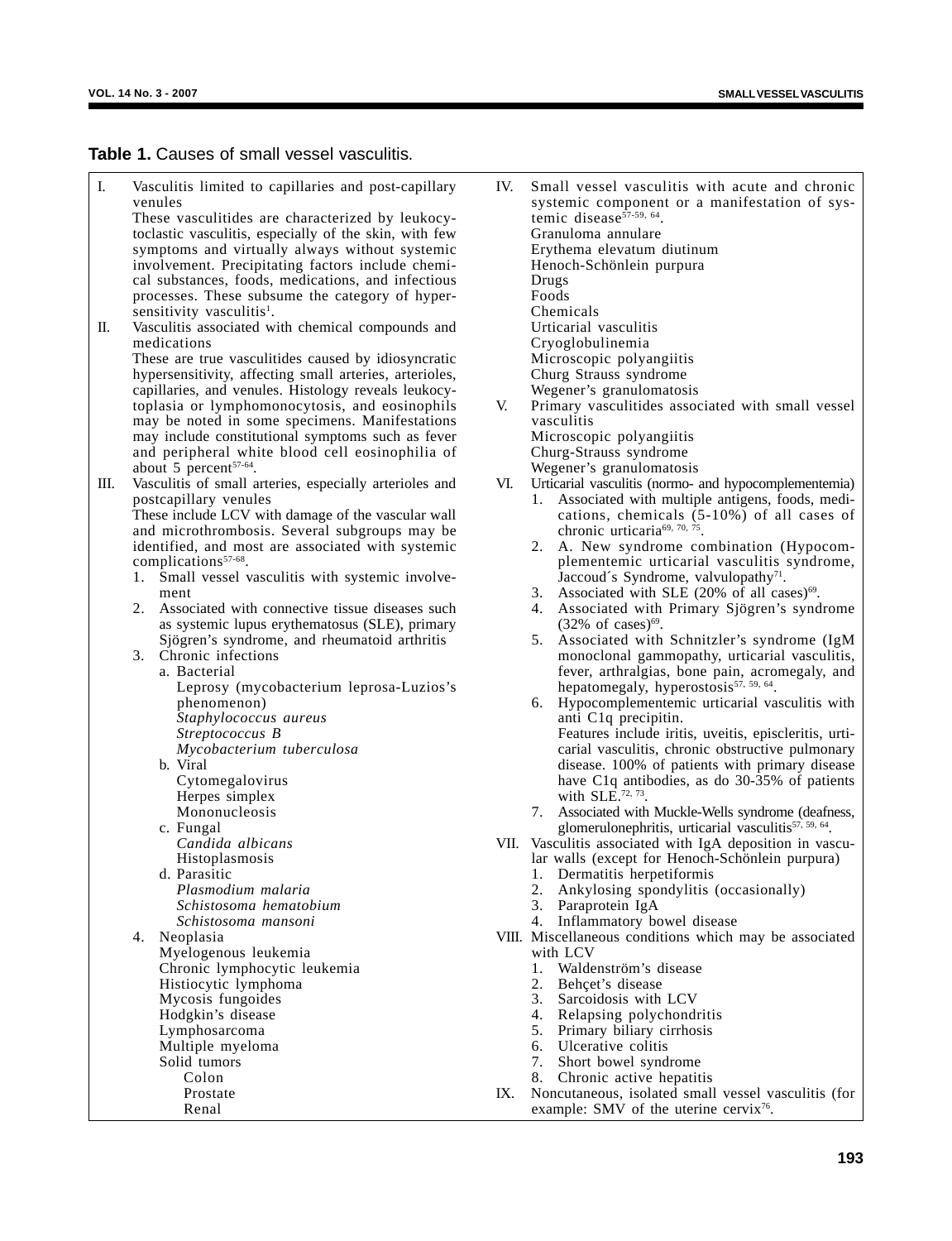example, rates in Europe have been detected to be between 115 and 435 per million adult populations, while secondary vasculitis occurs in about 1 per 26.5 million populations. In England, the annual incidence rate of systemic vasculitis has been reported to be 19.8 cases per million, with a prevalence of  $144.5$  cases per million<sup>83</sup>. In Europe, W. G. appears to be common at high latitudes, whereas PAM show the reverse pattern<sup>84</sup>.

Henoch-Schönlein purpura (HSP) is more common in children; a recent study from Spain reported an incidence of 10.5 per 100,000 children younger than 14 years of age<sup>84, 85</sup>. HSP was more common in girls, with a mean age of onset of 5.5 years, and onset was more common in autumn and winter. In 36 of cases, an upper respiratory tract infection occurred before the onset of vasculitis $84, 85$ .

Studies of the incidence of small vessel vasculitis sui generous are complicated by the variable presentation, attribution, and lack of collaboration between physicians of different disciplines working in the field. Leukocytoclastic vasculitis comprised about 9 percent of vasculitis cases seen by rheumatologists in a study of vasculitis classification<sup>56</sup>.

Small vessel vasculitis may affect persons of any age, with a mean of about 45 years. Men and women are affected equally. LCV is the most common form of small vessel vasculitis among Caucasians in North American and Spain<sup>56, 86, 87</sup>.

One problem with using ANCA-specificity rather than the syndrome to characterize patients is that some patients with pauci-immune small vessel vasculitis are ANCA-negative, and the relationship between ANCA-specificity and clinical manifestations may be different between ethnic populations<sup>88</sup>. For example, Chen et al.<sup>89</sup> used the Chapel Hill nomenclature system definitions and ACR classification criteria to identify 89 patients with Wegener´s granulomatosis among 500 Chinese patients with ANCA –associated vasculitis. Of these 89 patients, 61% were myelopiroxidase –ANCA positive and 38% were proteinase 3 –ANCA positive. Thus in China, patients with Wegener granulomatosis more often have myeloperoxidase ANCA than proteinase – ANCA, which is the reverse of finding in North America and Europe. Another recent epidemiological study by Gibson et al.<sup>90</sup> in a Southern Hemisphere region, demonstrates that patients of European lineage living in New Zeland have clinical and serological profiles for Wegener´s granulomatosis and microscopic polyangiitis that are very similar to Caucasian patients in Europe. That is why we set that vasculitis of small vessels can have different cutaneous and systemic phenotypic expressions and that the geographic area, race and environment contribute to the clinic heterogeneousity of the different primary vasculitis.

## **Etiology**

Of all systemic vasculitides, vasculitis of small vessels is the form for which etiologies are best defined. Bacterial antigens may be noted in the wall of the small vessels, as may hepatitis B antigen<sup>65, 87</sup>. Still, as in all forms of vasculitis, most cases of small vessel vasculitis are idiopathic (45-54%), due to medications (10-45%), infections (10-36%), including hepatitis B  $(5\%)$ <sup>65, 87, 91, 92</sup>.

Medications most commonly associated with small vessel vasculitis are antibiotics (especially âlactams) and diuretics. Upper respiratory tract infections were the most common (20%) infectious cause of small vessel vasculitis in one series from Spain87.

Autoimmune diseases associated with secondary small vessel vasculitis include rheumatoid arthritis and systemic lupus erythematosus<sup>65, 87, 91, 92</sup>.

# **Phenotypic manifestations of cutaneous lesions due to small vessel vasculitis**

The various entities associated with small vessel vasculitis cause similar cutaneous lesions such as palpable purpura. Central necrosis may be seen, which is indistinguishable from septic vasculitis with immune complex deposition due, for example, to gonococcal infection of that of PLEVA syndrome. Other histologic features include secondary hemorrhage, secondary microvascular thrombosis or other vasculopathy. Phenotypically, these lesions may manifest as pruritic urticarial papules, palpable purpura with central necrosis**,** small cutaneous nodules, rash and ulcers (Figures 3, 4). The first step is diagnosis is to recognize that small-vessel vasculitis is present, and the second more difficult step is to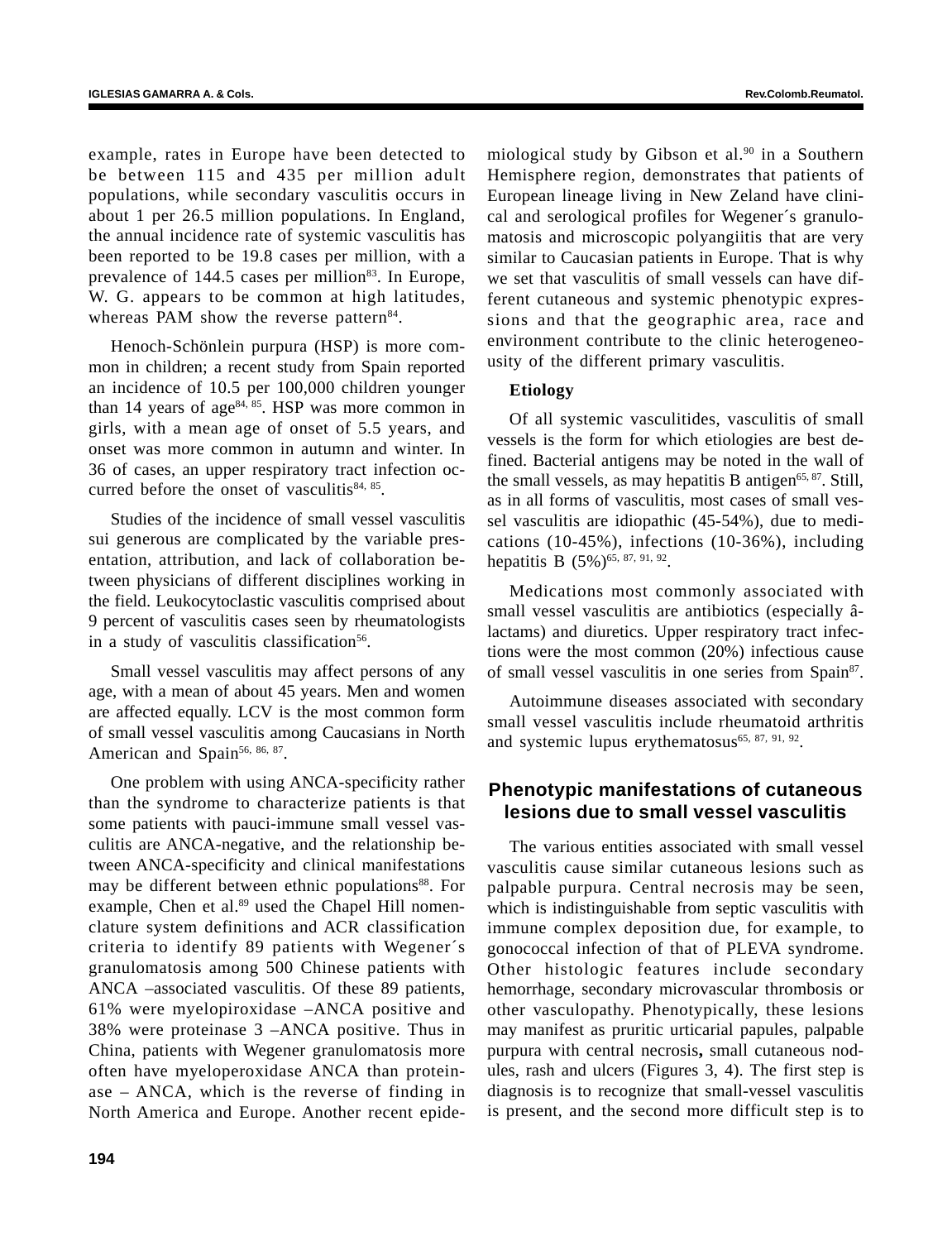determine the specific type of the disease. The signs and symptoms of small-vessel vasculitis are extremely varied, and many are shared by all vessel vasculitis.

## **Clinical features**

Cutaneous necrotizing vasculitis (small vessel vasculitis) is manifested clinically by a spectrum of cutaneous lesions, although palpable purpura is its clinical hallmark. At onset, the lesions might not be palpable, but almost all patients have purpura $^{82}$ . As the process continues, the lesions, which range in size from pinpoint to several centimeters, may become papulonodular, vesicular, bulbous, pustular, or ulcerated as superficial infarctions occur<sup>82</sup>. Occasionally, subcutaneous edema in the area of the vascular lesions can be observed. Lesions, usually at the same stage, occur in crops, and they appear first and predominate on the legs and ankles $82$ . Other dependent areas under local pressure are also affected. Lesions may also occur on the other areas, but they are uncommon on the face, palms, soles, and mucous membranes. Lesions may be mildly pruritic or painful and subside within 3 or 4 weeks, leaving residual hyperpigmentation or an atrophic scar. The disease may be self-limiting, but can recur or become chronic and intermittent, with new crops of lesions appearing for months or years<sup>61, 82, 93</sup>.

Every episode of eruptive cutaneous vascular lesions may be associated with fever, malaise, arthralgia, and/or myalgia. Unusual manifestations of small vessel vasculitis may occur on dependent areas of the body or areas under local pressure or otherwise traumatized (Koebner phenomenon) $52, 61, 82, 93$ . Clinicopathological lesions may also occur in internal organs, presumably due to circulating immune-complex-mediated vessel damage at those sites. Smallvessel vasculitis involving the nervous system may be clinically manifested by focal or diffuse, central, or peripheral neurologic involvement. Similarly, the following effects may occur: small vessel involvement of glomeruli (proteinuria or hematuria), the synovia (polyarthritis), gastrointestinal tract (abdominal pain or gastrointestinal bleeding), the pleura (pleuritis), and pericardium (symptoms of pericardial effusion). Brief mention will be made here of other types of necrotizing vasculitis<sup>54, 61, 82, 93, 94</sup>.

Urticarial vasculitis is characterized by wheals that persist for more than 24 hours, burn more than itch, and often leave residual purpura as they resolve  $82,95$ (Figure 5). Erythema elevatum diutinum is characterized by erytematosus plaques distributed symmetrically on extensor surfaces. Septic vasculitis tends to occur acrally and lesions may occasionally be wedge shaped and or papulo-pustular<sup>35, 96</sup>.

Some morphologic subtypes are considered bland. Noninflammatory cutaneous hemorrhagic microthrombosis is seen in the antiphospholipid syndrome, cold injury, cryoglobulinemia, and cryofibrinogenemia, as well as vasculopathy associated myelodysplasia, causing platelet aggregation and microthrombosis. The same findings may be seen in heparin or coumadin induced necrosis, disseminated intravascular coagulopathy, purpura fulminans, and some cases of cholesterol embolization<sup>97, 99</sup>. From an inflammatory stand point, these vasculopathic conditions are bland, due to microvascular occlusion and, in general, are not initially characterized by erythema of the cutaneous lesion. Reticular cutaneous lesions may also be associated with small vessel vasculitis. Both livedo and livedo reticularis are seen in cutaneous vasculitis due to IgA and livedoid vasculopathy. Reticular lesions may also be seen in Wegener's granulomatosis and in some cases of mixed cryoglobulinemia. These lesions are almost always erythematous at disease outset. They may be palpable and may become confluent, cause cutaneous ulcerations, and, occasionally, scarring97-99.

#### **Cutaneous lymphocytic vasculitis**

This form of vasculitis is characterized by lymphomonocytic cell infiltration as a primary response to various antigens such as medications or antigens found in connective tissue diseases such as lupus erythematosus, primary Sjögren's syndrome. These inflammatory cells are present in the involved vessel wall, while fibrinoid necrosis and leukocytoclasis is absent. Activated lymphocytes elaborate cytokines, thereby damaging the vessel wall, either by direct action of the cytokine or promotion of apoptosis. This form of vasculitis is infrequent but poorly studied<sup>57-60</sup>.

A particular form of vasculopathy associated with lymphocytic infiltrates, erythrocyte extravasation,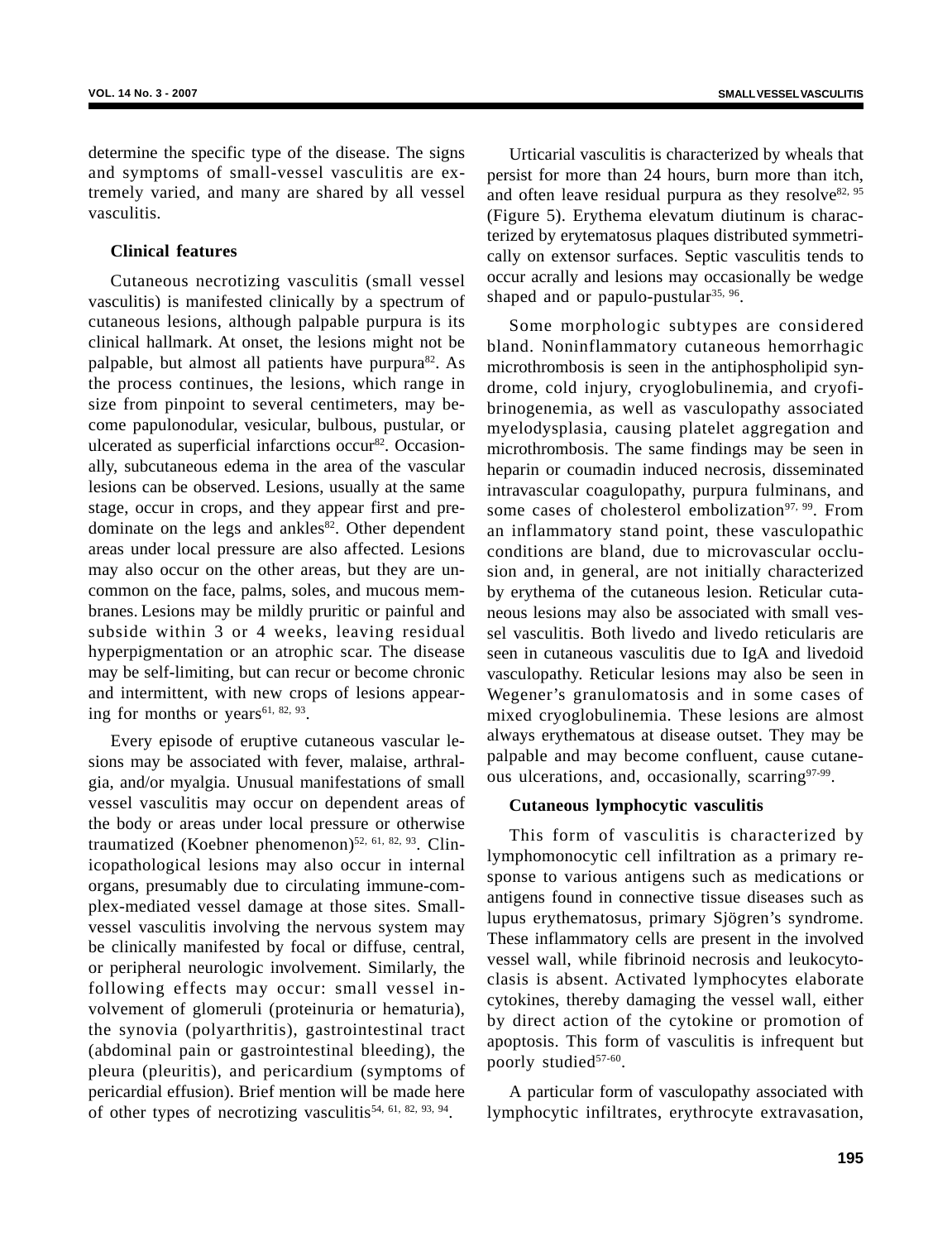and presence of siderophagic cells without clear evidence of vascular wall damage may be found in purpuric eruptions and lesions, Schamberg's disease, purpura of Gougerot and Blum, lupus pernio and perniosis57-59, 64, 92, 100.

#### **Drug-induced vasculitis**

Drug-Induced vasculitis should be considered in any patient with small-vessel vasculitis and will be substantiated most often in patients with vasculitis confined to the skin. Drug cause approximately 10 percent of vasculitic skin lesions. Drug-Induced vasculitis usually develops within 7 to 21 days after treatment begins<sup>26, 101</sup>.

# **Acute and chronic forms of leukocytoclastic vasculitis**

Erythema elevatum diutinum (EED) is characterized by papules appearing in a symmetric fashion on the extensor surface of the joints of the elbows, hands, knees, and, occasionally, the buttocks. These papular lesions often progress to larger anular lesions. Biopsy of early lesions reveals angiocentric neutrophil lymphocytoclasis. Rare deposits of fibrin may be present in the superficial and deep dermis. In addition, extravascular infiltrates with neutrophils, lymphocytes, plasmocytes, and histiocytes are present in the subdermal fatty tissues (so called cholesterolosis) or more generalized in the dermis  $(pandermic)^{57-59, 64}$ .

Chronic stages of this lesion reveal nodular angiocentric lesions with fibrosis, eosinophilia, and capillary proliferation. It is difficult to diagnose EED in this stage, in which there may be activation of factor XIII at the level of dermal dendrocytes. Streptococcal antigens such as streptokinase and streptodornase have been implicated as causative in EED<sup>57-59, 64</sup>. Other conditions associated with EED are myelodysplastic syndromes, IgA multiple myeloma, acute myeloid leukemia, inflammatory bowel diseases, relapsing polychondritis, and rheumatoid arthritis.

# **Small vessel vasculitis with systemic manifestations**

Henoch-Schönlein Purpura (HSP) is the most common form of systemic vasculitis in children. IgA immune complexes are present in the walls of the arterioles, venules, and capillaries. The peak incidence in children is at about five years of age. It often follows an upper respiratory tract infection. Principle manifestations of HSP are palpable purpura, arthralgias, and abdominal pain. Up to one-half of patients develop hematuria and proteinuria, while only about 10 to 20 percent of patients present with pulmonary disease and  $neuropathv<sup>1</sup>$ .

HSP can affect persons of any age. In adults, it most commonly occurs in about the third decade of life, with no gender predilection **(**Figure 6). Often, a precipitating antigen can be identified, such as infections or insect bites. In adults, however, the incidence of HSP and the severity of its clinical manifestations appear not to be the same as in children. Pillebout et al.<sup>102</sup> demonstrated that clinical presentation of HSP in adults is severe and its outcome relatively poor, worse than in children. Identification of clinical and histologic prognostic factors may permit the design of appropriate therapeutic prospective studies.

Secondary forms of small vessel vasculitis may simulate HSP. ANCA associated vasculitis may present with abdominal pain, palpable purpura, nephritis, and pneumonitis. These include microscopic polyangiitis, Wegener's granulomatosis (Figure 7), Churg-Strauss disease, and medication related ANCA-positive syndromes. The disease course may be severe, and high dose glucocorticosteroid therapy and immunosuppressive agents may be required<sup>1</sup>.

# **Paraneoplastic syndromes**

Small vessel vasculitis may appear as a manifestation of neoplastic disease. Symptoms and signs of neoplastic disease may also simulate vasculitis. Myeloproliferative disorders and B- and T-cell lymphomas may cause lymphomonocytic or lymphocytoclastic perivasculitic infiltrates simulating vasculitis. Such cases are often difficult to correctly diagnose and are refractory to treatment<sup>1</sup>.

# **Diagnosis**

The diagnosis and classification of patients with small vessel is based on clinical criteria, serologic as well as hispathologic; but the spectrum of small vessel vasculitis is very wide and this fact requires the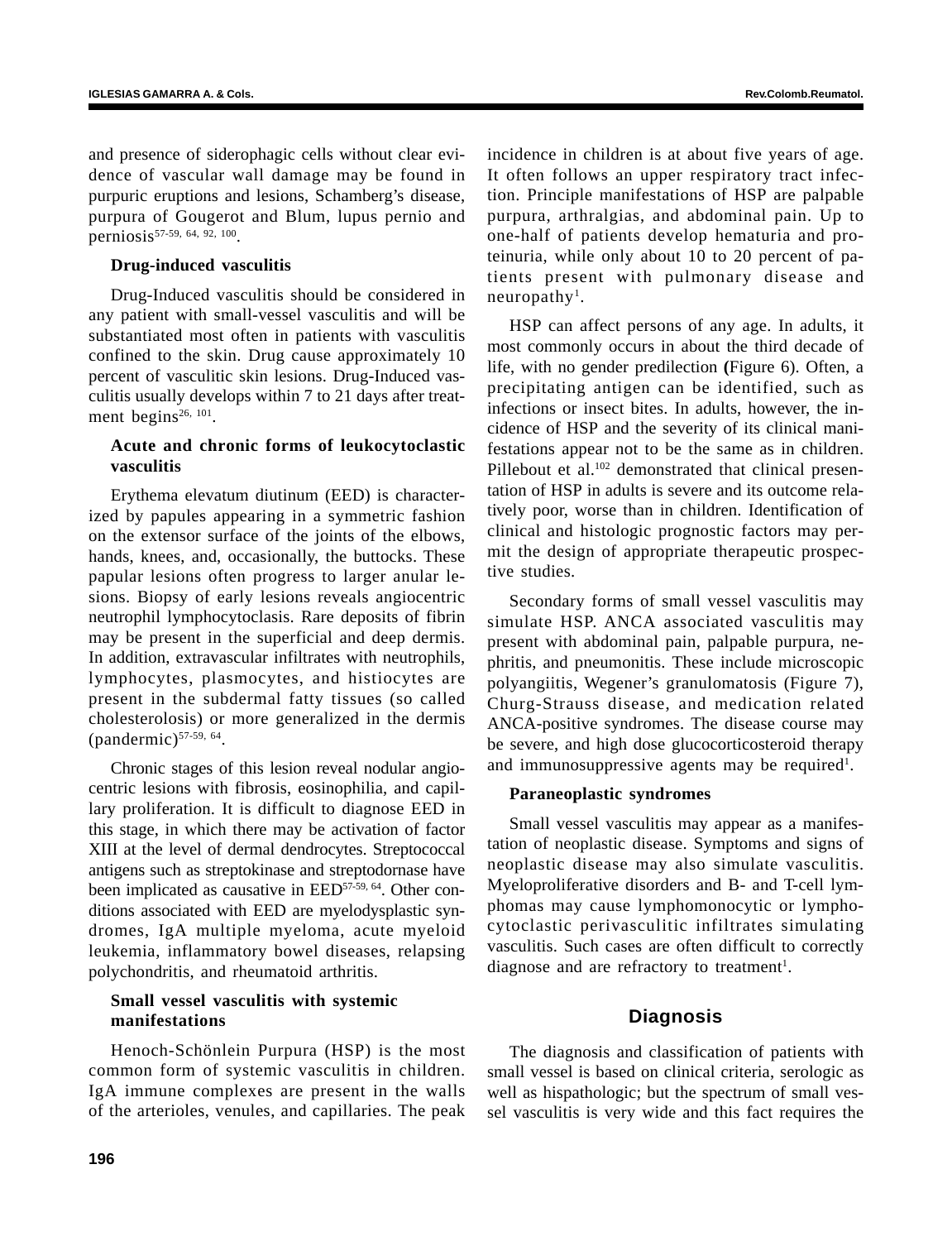



**Figure 3.** Small vessel vasculitis. Necrotic and blister lesions.

**Figure 4.** Small vessel vasculitis. Bilateral palpable purpura and necrotic lesions.



**Figure 5.** Small vessel vasculitic. Urticarial papules.



**Figure 6.** Henoch-Schönlein purpura in an adult.



**Figure 7.** Wegener´s granulomatosis. **A.** Saddle nose. **B.** Nodules in the Lung. **C.** Pulmonary capillaritis in lung-kidney syndrome.

doctor to pay attention to the case, it is to have in mind the fact that it may exist some limitations in the search for etiologic agents and the specificity and sensitivity of some biologic markers as P and C-ANCA, which we consider here next. In most of leucocitoclastic vasculitis, we do not have a biologic marker to classify its etiology.

The diagnosis of ANCA-associated vasculitis is made on the basis of the clinical findings, by biopsy of a relevant involved organ (typically kidney, nasal mucosa, or occasionally lung) and the presence of ANCA. Testing for ANCA using both indirect inmu-

nofluorescence and antigen-specific enzyme linked inmunosorbent assay is recommended and provides a high sensitivity (approximately 99%) and good specificity (approximately  $70\%$ )<sup>3-14, 16, 18, 19</sup>.

How do these in vitro effects of ANCA correlate it disease activity, particularly in comparison with titles of ANCA Changes in various in vitro effects of PR3-ANCA have been suggested to follow changes in disease activity more accurately than changes in ANCA titles alone<sup>18</sup>, but this suggestion is based on observations of small numbers of patients only and so far remains to be proven. Further elucidation of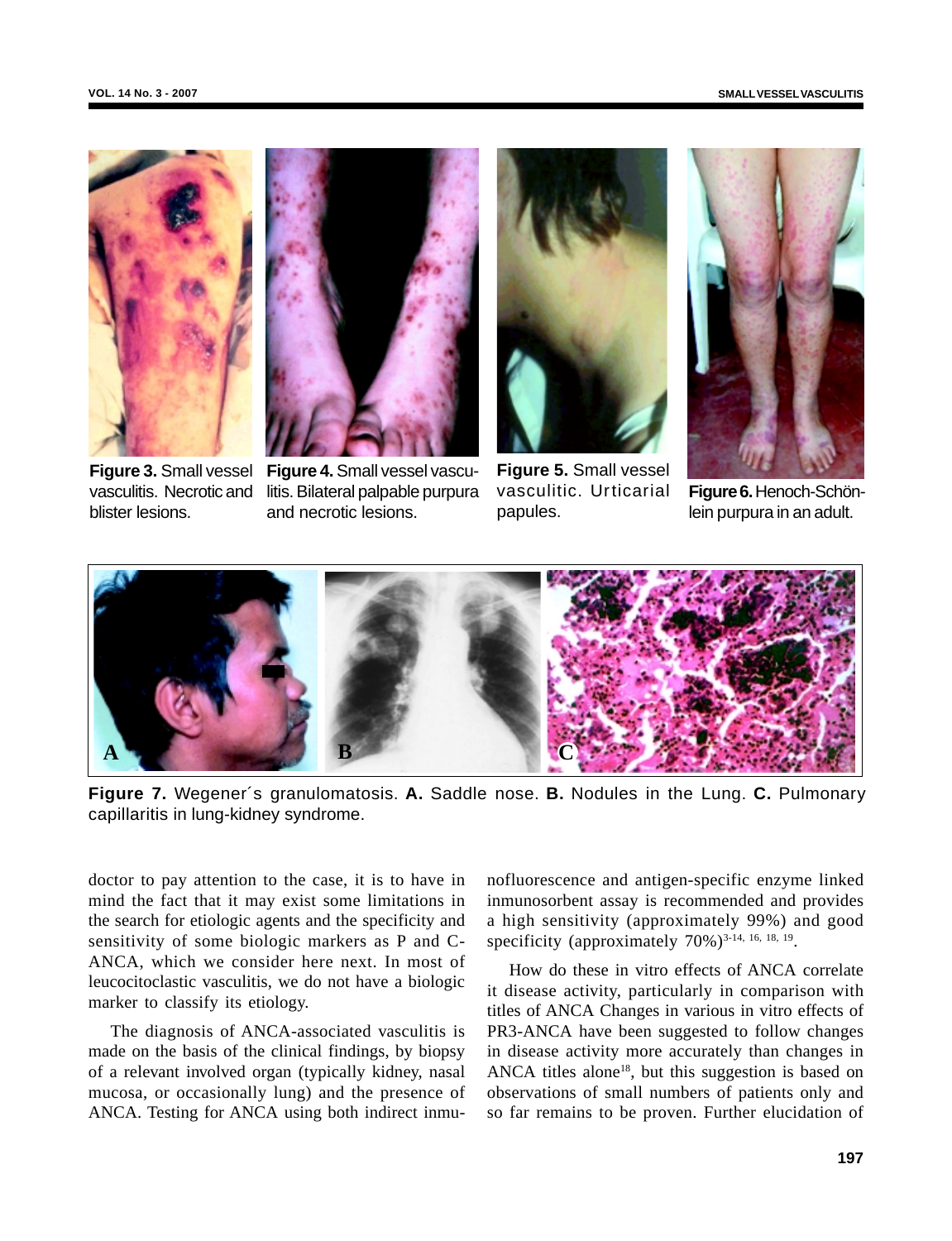the different epitopes on PR3 and MPO recognized by ANCA and their relation to disease activity may be one of the clues to this question<sup>103-107</sup>.

Evaluation of vessels in patients with Wegener´s granulomatosis, microscopic polyangiitis, and Churg-Strauss syndrome revealed only a paucity of immunoglobulin deposits. This group of pauci-immune small vessel vasculitis was found to be closely associated with ANCA by serology. However, some patients have ANCA-negative. ANCA associate vasculitis<sup>103-107</sup>. Also, not all patients with ANCA-positive vasculitis have pauci-immune disease. As discussed by Hogan et al.<sup>109-110</sup> and by Hoffman and Langford<sup>111</sup> for some purpose it might be more appropriate to use the broad category of ANCA-associated vasculitis and to try to give a more specific syndromatic diagnosis (ie. Wegener´s granulomatosis, microscopic polyangiitis, or Churg-Strauss syndrome) to classify patient management, PR3 ANCAs and MPO ANCAS are sensitive and specific markers for the idiopathic paucimmune small-vessel vasculitides and are each associated with particular clinical and histopathology<sup>112</sup>.

Is the pathogenesis of CSS different in patients who are persistently negative for ANCAs. The data from the study by Sinico et al. $^{113}$  suggest that smallvessel vasculitis is generally absent in these ANCAnegative patients and that tissue infiltration by eosinophils is more prominent.

 Serological and radiological test lack the sensitivity and specificity to be employed in isolation for disease assessment<sup>103</sup> for this reason the current standard for disease assessment are clinical tools which integrate a large amount of information $103$ .

#### **Laboratory findings**

Laboratory screening tests are always required in patients with small vessel vasculitis, (cutaneous necrotizing vasculitis) both to confirm the diagnosis and to determine the extent of systemic vasculitis, or the existence of underlying associated diseases. The necessary laboratory evaluations include histopathologic and occasionally immunofluorescent and imunophenotypical microscopic studies, blood tests, and urinalysis. The next step should be the evaluation of the systemic involvement of the patient. Complete history, physical examination, and laboratory screening are mandatory. Moreover, the identification of possible causative agents is a relevant part of patient evaluation. Three categories of etiologic factors should be considered: drugs, infectious agents, or diseases associated with increased levels of circulating immune-complexes<sup>65, 97, 99</sup>.

Examples of implicated drugs induce vasculitis are aspirin, penicillin, thiazides, and sulfonamides Examples of infective agents more often associated with necrotizing venulitis are hepatitis B, streptococcal agents, and mycobacterium tuberculosis. Diseases associated with immune-complex formation include malignancies, connective tissue diseases, inflammatory bowel disease, and chronic active hepatitis<sup>65, 97</sup>. The patient should also be evaluated for cryoglobulinemia and macroglobulinemia, collagen vascular disease, Sjogren's syndrome, lymphoma, multiple myeloma, leukemias, and solid tumors. One should realize, however, that absolute proof of etiology for a given agent is usually difficult. A large number of the above-mentioned conditions have been implicated as causes of necrotizing venulitis by temporal association, but only a few have been supported by direct evidence (ie, antigen demonstration in circulating immune complexes and in dermal (blood vessels)<sup>65, 97, 99</sup>.

Anti-neutrophil cytoplasmic antibodies (ANCA) are a heterogeneous group of autoantibodies with a broad spectrum of clinically associated diseases. ANCA testing has been established as a useful tool for the diagnosis of small vessel vasculitides, especially of 'ANCA-associated vasculitides' (AAV), such as Wegener's granulomatosis, microscopic polyangiitis and Churg-Strauss syndrome, in which circulating ANCA are commonly found. Within the last 20 years these antibodies were subject of intensive studies and a growing body of evidence arose for a distinct role of ANCA in the pathogenesis of the AAV. Our current concept of whether ANCA directly or indirectly contribute to vascular damage (ANCA-cytokine-sequence-theory) was mainly developed from in vitro studies and is supported by data from clinical investigations as well as animal models. Recently a direct causal link between ANCA and the development of glomerulonephritis and vasculitis has been demonstrated. We now know that a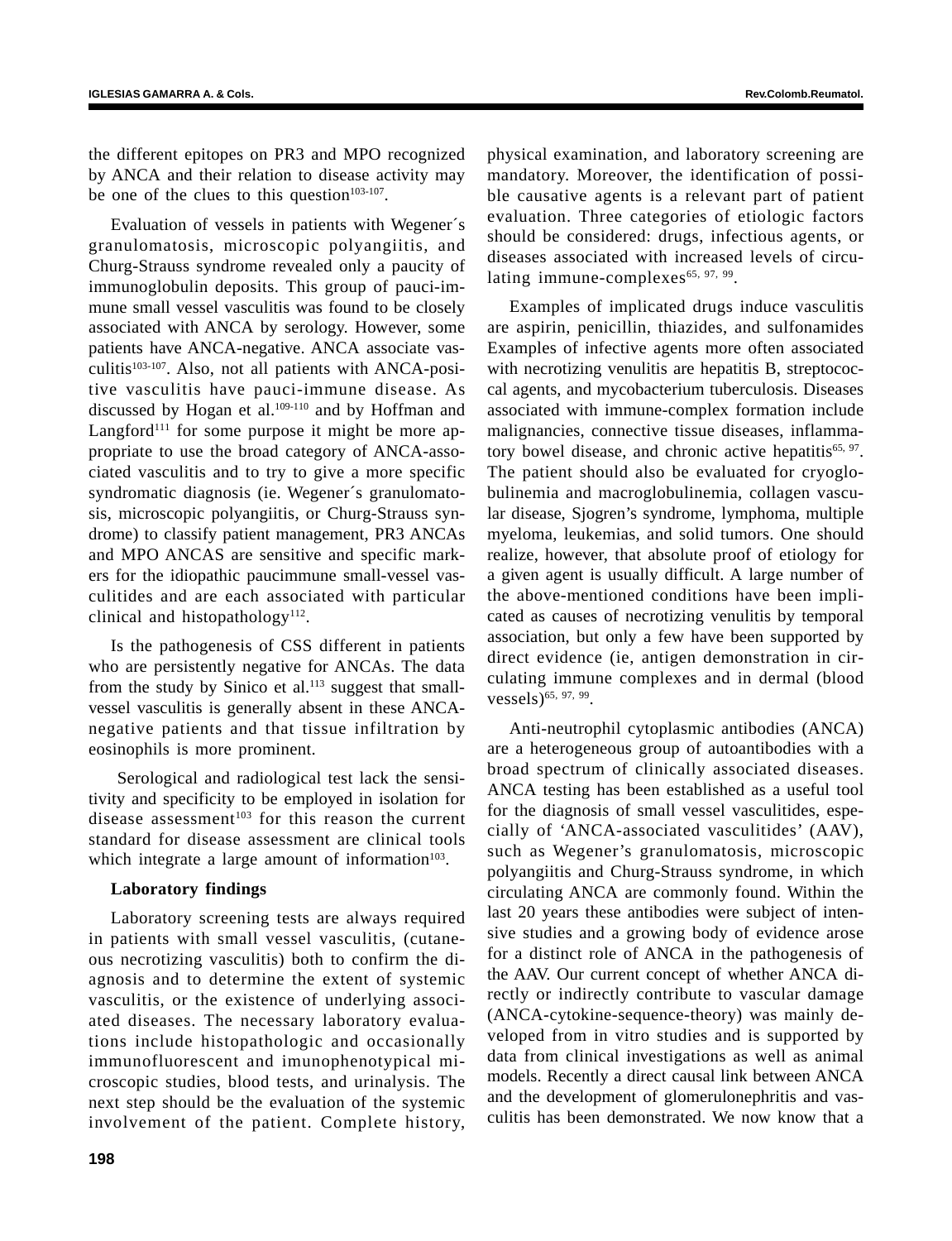passive transfer of ANCA is sufficient to induce disease, but it remains to be discovered how the autoantibodies to neutrophil antigens might triggered<sup>3-14, 16, 18, 19, 103-111</sup>

The ANCA can add to it a value to the specificity to the criteria diagnoses and when combining them with the clinic and histopathologic criteria, can establish a specific diagnose in agreement to the criteria of Chapel Hill of 1994. When analyzing and observing the clinical phantom of the of small vessels vasculitis not associated to ANCA, almost they do not jeopardize the kidneys and the lungs. On the contrary, the ones associated to ANCA and the systemic vasculitis related to hepatitis C, jeopardize the kidneys and the lungs. When discriminating if the antibodies are P and C - ANCA, the prevalence of these antibodies jeopardize the kidneys at the beginning, during the course and evolution of the disease, or in the relapses of those patients with both anti-PR3 and anti-MPO positives with vasculitis, when studying them globally, the prevalence oscillates between 75% to 90% according to the study of Franssen and cols.<sup>114, 115</sup>; but if the involvement is in the respiratory tree,, anti-PR3 are detected more frequent than anti-MPO, according to the studies of Falk et al.<sup>116</sup> and Franssen et al.<sup>114, 115</sup>. But if the skin and nervous system are involvement, anti-MPO are more frequent than anti-PR3.

One of the most interesting questions when studying this group of patients, it is to analyze the utility to follow up patients with ANCA associated vasculitis. One of the first studies was made by Tervaert et  $al.$ <sup>117</sup> in 1989 when studying the relationship between active Wegener´s granulomatosis and the titles of anti PR3. The authors observed that titles related to activity and the power to "forecast" relapses on the population studied. One year later, the same authors began to treat patients with Wegener´s granulomatosis based on the elevation of anti-PR3 and thus "prevent relapse"<sup>118</sup>.

# **Predictors of relapse**

Relapses in the vasculitis of small vessels are observed specially in AAV and complement-related vasculitis.

Differences in the pathomechanism may explain some of the variation in diseases characteristics. Are there specific features in that organ that are critical to the relapse, or are they simply organs where subclinical disease can evolve into clinically overt manifestations at an earlier stage into recognizable symptoms, signs, or serological evidence of active diseases. For example, it is easier to detect a recurrence of skin vasculitis, manifesting as a rash, than the presence of glomerulonephritis, which may only be found by careful testing of urine, assessment of renal function, and regular monitoring of blood pressure. Alternatively, some organs might be prone to flares due to a higher likelihood of infection such us nasal colonization with *Saureus*105. The pattern of organ involvement in a number of vasculitis is quite specific, even though in theory all vascular beds could be affected. Disease relapse occurred in 42% of patients who achieve a remission, which was within the range of previously reported relapse rated of 11% to 57%. A European study previously reported that patients with Wegener's granulomatosis were more likely to relapse than patients with microscopic polyangiitis<sup>105</sup>. Hogan et al.<sup>109, 110</sup> demonstrate the risk for relapse was increased in the presence of anti- PR3 antibodies and lung or upper airway involvement, whereas specific disease diagnosis (W.G vs P.A.M) did not independently predict relapse. Concluded that this difference in the predictive values of specific disease diagnosis possibly reflected differences in the relative frequency of the two diseases between Europe and the southeastern United States. An association between lung involvement and relapse was informed by Kyndt et al.<sup>119</sup> in 1999 and by Koldingsnes and Nossent<sup>120</sup> in 2003. Previous reports did not specifically identify upper respiratory tract diseases as a risk factor for relapse; however, upper airway colonization with Saureus was associated with a higher relapse rate in patients with W.G, according to the studies of Stegeman et al.<sup>121</sup> and Popa et al.<sup>122</sup>. According to conclusions of Hogan et al. study<sup>109, 110</sup> female, black patients, or those with severe kidney disease, may be resistant to initial treatment more often than other patients with AAV. In a study related to outcome and prognostic factors during the course of primary Small-vessel vasculitis (P.S V.V) by Pavone et al.<sup>123</sup> in Parma (Italy) about 75 patients, 36 with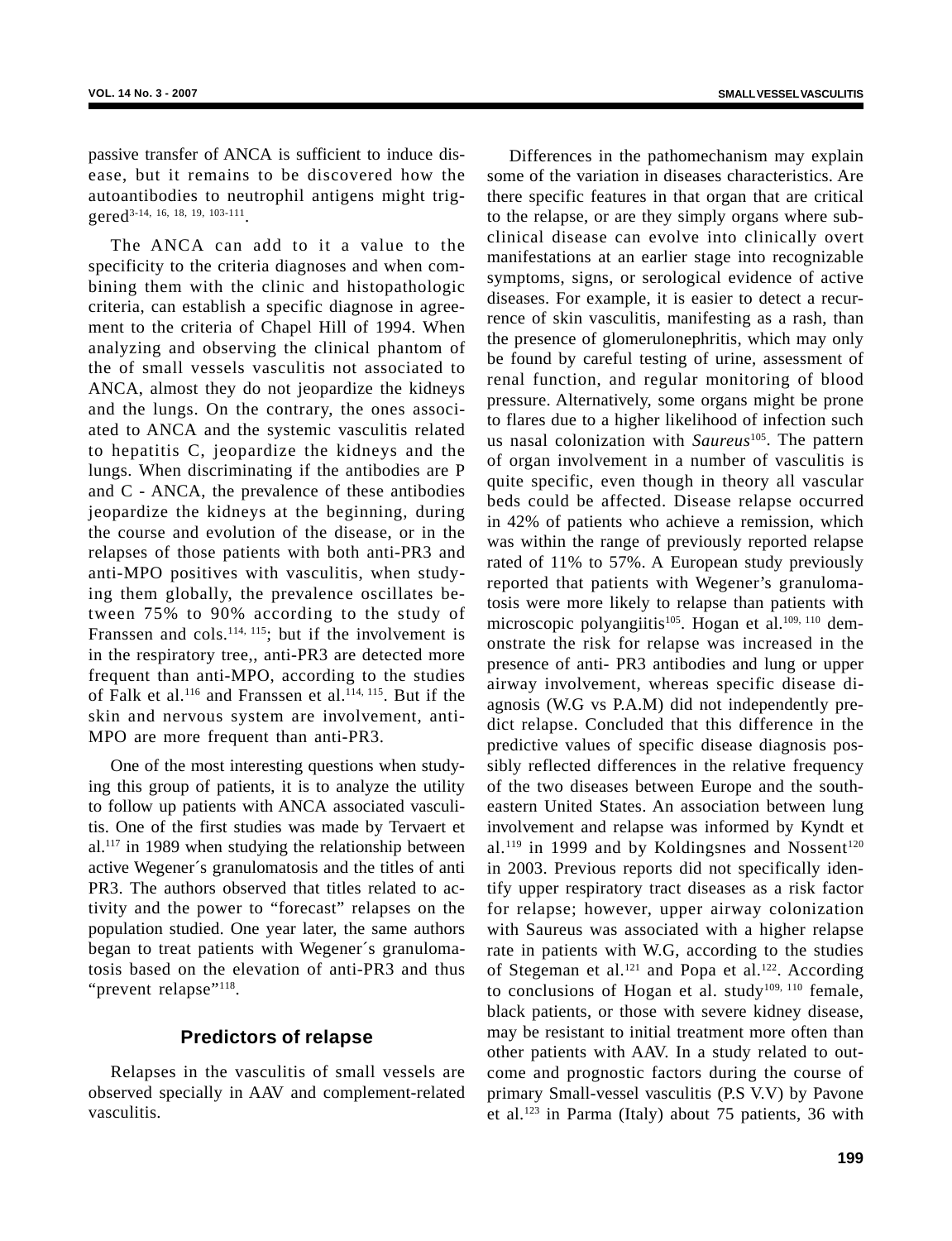Wegener´s granulomatosis (GW), 23 with Churg-Strauss syndrome (CSS), and 16 with microscopic polyangiitis (MPA), the authors conclude that Gastrointestinal (GI) involvement was associated with an increased risk of relapse, mainly in the patient with CSS, whereas renal disease and perinuclear antineutrophyl cytoplasmic antibody positivity were correlated with a lower risk of relapse. The presence of nasal *Staphylococcus aureus* tended to increase the risk of relapse in CSS , but to decrease it in WG123. Older age, renal and hepatic involvement, erythrocyte sedimentation rate  $> 100$ mm  $/h$ , and serum creatinine level  $> 1.5$  mg/ dl were all related to higher risk of death in univariate analysis; however, only cerebral, hepatic involvement and serum creatinine level  $> 1.5$  mg / dl were independently correlated with an unfavorable prognosis for survival<sup>123</sup>. The risk of death associated with each of these indicators did not depend on the form of PSVV. The Pavone study suggests that in CSS, patient have an increased risk of relapse if there is gastrointestinal involvement, supporting the concept that some clinical feature can predict outcome 123-125.

Finally, relapse is an important outcome measure in patients with AAV. Although relapses are common in these diseases, it remains unclear why these occur and whether they are influenced by exogenous or endogenous factor<sup> $111$ </sup> a key to minimizing the consequences of relapse is early recognition through monitoring<sup>111, 124, 125</sup>. This is particularly essential to detect glomerulonephiritis that is often asymptomatic and can be rapidly progressive. It would be important in the future to identify factors that may distinguish patients at risk of relapse or markers that reliably predicts the occurrence of relapse prior to organ injury<sup>111, 124, 125</sup>.

# **Treatment**

Therapy of cutaneous vasculitis depends on whether or not there is clinical and laboratory evidence of internal involvement, the severity of cutaneous and systemic disease. The treatment of small vessel vasculitis, can be divided in three: Vasculitis non associated to ANCA that constitutes most of the cases in the spectrum of small vessels vasculitis; ANCA associated vasculitis and the systemic

vasculitis related to the hepatitis C virus. In this paper we are going to reviews only the treatment of vasculitis associated and not associated to ANCA.

#### **Vasculitis non- associated to ANCA**

When we are facing this kind of small vessels vasculitis, we must do the identification of the antigens that induces the diseases. When the antigen is eliminated the vasculitis can be cured; for this reason, the list mentioned above must be investigated, such as medicaments, agents that simulate hemotopoiesis, vaccines, food, and leucotrieno inhibitors, modifiers of biologic response, it is not to forget that some medicaments can induce ANCA, such as herbicides, insecticides and other petroleum derives<sup>52, 56, 97</sup>.

Patients with acute cutaneous vasculitis in whom there is an identifiable cause, such as a drug, are treated symptomatically in addition to removing the presumed causative agent. Similarly, patients with Henoch-Schönlein purpura usually have self-limiting disease and are often not given specific treatment. Symptomatic measures include rest, elevation, gradient support stockings, and antihistamines. Glucocorticoides (GS) have been used in patients with renal insufficiency, specially the elderly. GS have been used in patients with severe gastrointestinal manifestations, such as abdominal pain; however, their use in the treatment of abdominal due to HSP is still controversial<sup>126</sup>. The management of HSP nephritis is also highly controversial. Patients with severe nephritis have been treated in many ways, including oral glucocorticoids or pulse therapy, alone or in combination with immunosuppressive agents such as cyclophosphamide, azathioprine, or cyclosporine<sup>126</sup>.

The challenge is to treat the patient who has chronic cutaneous vasculitis in whom there is no easily identified cause and who does not have significant systemic involvement. There is often a question regarding the need for therapy, since these patients do not have life-threatening disease. However, many of the patients have disease that alters their ability to function normally. Patients may develop small ulcerations that can become secondarily infected or may be painful. Patients may not leave their homes because of psychic distress that the presence of purpura causes. Last, patients with urti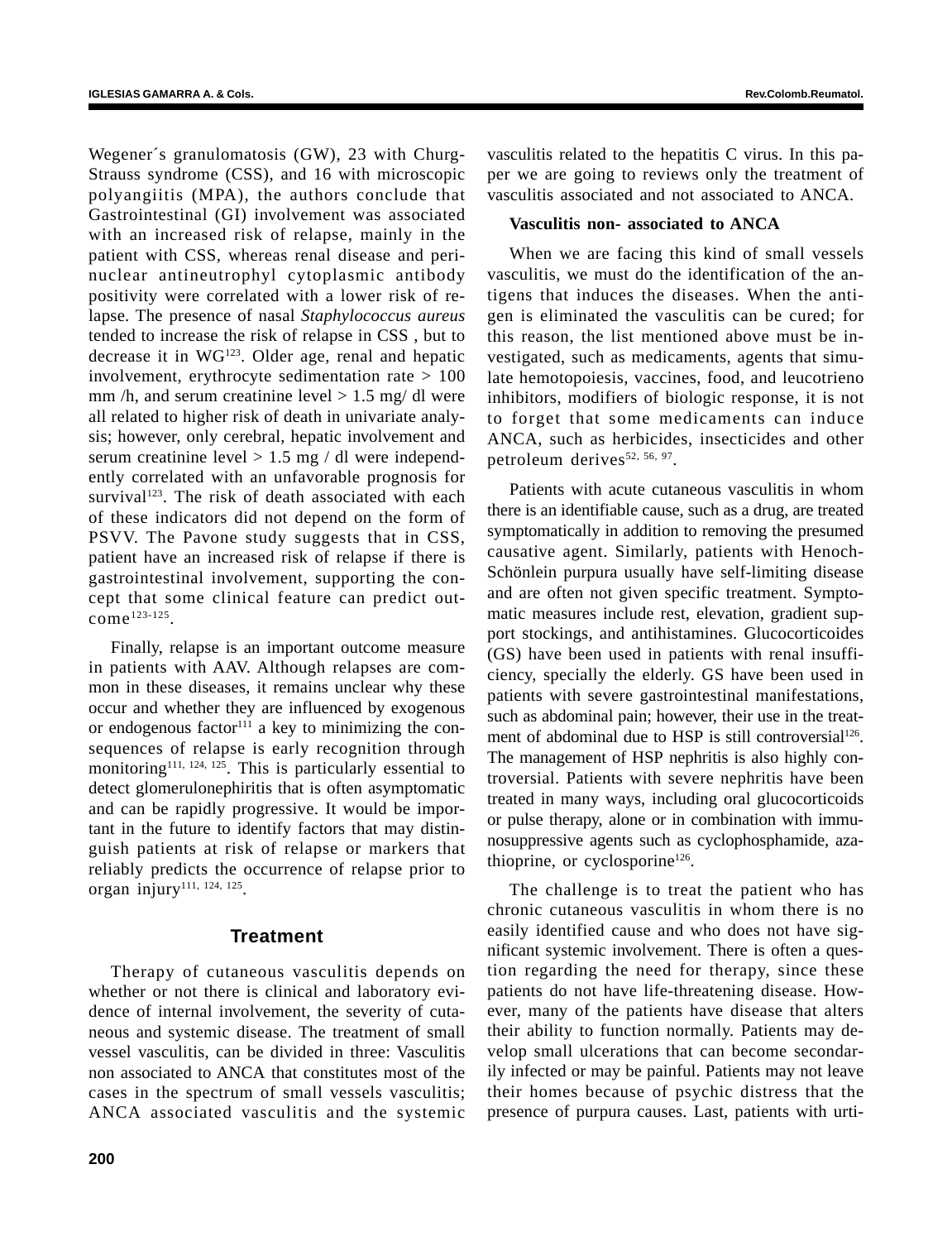carial vasculitis complain of itching and burning of their lesions that may result in sleep disturbance.

Antihistamines have often been suggested as a first line of therapy, based on the observation that histamine may enhance the deposition of immune complexes in the vessel walls. Patients with palpable purpura rarely benefit from these agents. However, they are the corner stone of therapy for patients with urticarial vasculitis. Also, non-sedating agents may be used in the morning such as loratadine combined with a sedating antihistaminic prior to go to bed such as hydroxizine or doxepin.

For mild cutaneous involvement, 0,6 mg of colchicine two or three times daily may be helpful. Azathioprine 100-200 mg a day may be used alone or as a glucocorticoid sparing agent<sup>65</sup> other immunosuppressive agents, including methotrexate, 10-25 mg weekly, and cyclosporine, 3-5 mg/kg per day, may be given in acute progressive disease or systemic involvement, or as steroid sparing agents<sup>65</sup>. In severe disease, either extensive cutaneous involvement or severe systemic involvement, oral prednisone 60 mg q.d. with cyclophosphamide 100 mg. q.d is effective. A gradual taper of the prednisone should be undertaken to avoid disease rebound<sup>65</sup>.

#### *Dapsone*

4,4' Diaminodiphenylsufone (DOS) is an interesting therapeutic choice for several forms of vasculitis, such as leukocytoclastic vasculitis and the urticarial vasculitis syndrome. The anti-inflammatory action of dapsone is linked to its strong quenching effect and the significant inhibition of the leukocyte respiratory burst pathway by direct suppression of the generation of toxic oxygen intermediates. It seems established that besides selectively inhibiting polymorphonuclear cytotoxicity and chemotaxis, dapsone can also inhibit mitogen-stimulated lymphocyte transformation and improve immune complex-mediated diseases $127$ . The therapeutic potential of dapsone in vasculitis has been investigated as a monotherapy, and in combination with prednisone to allow the administration of lower doses of both drugs, thus minimizing side effects and the risk of relapse after treatment discontinuation. A daily dosage of 50 a 100 mg seems to provide a good antiinflammatory effects. Dapsone 100 mg daily is effective in many patients with involvement restricted to the skin, and in erythema elevatum diutinum<sup>65</sup>.

#### *Antimalarial drugs*

The most widely used antimalarial drugs in dermatology include chloroquine and hydroxychloroquine. They are 4-aminoquinolones, synthetic derivatives of quinine, a naturally occurring alkaloid extracted from the bark of the South American cinchona tree. The effectiveness of antimalarials in smallvessel cutaneous vasculitis is controversial and reports are anecdotal. A larger controlled study should be performed to assess the successful indications of antimalarial therapy in cutaneous vasculitis $65, 127$ .

# *Corticosteroids*

Corticosteroids (CS) are the most widely used drugs for vasculitis. They can be administered alone or in combination with cytotoxic agents depending on the severity of the disease. Corticosteroids are very active as both anti-inflammatory and immunosuppressive agents. Relevant side effects can derive from long-term therapy, so combined use of CS-sparing drugs can be useful in disorders characterized by a chronic course. Corticosteroids have variable effects on cutaneous vasculitis $128$ . They are able to improve the symptoms related to inflammation, including pain and swelling. Prednisone is usually given at the starting dose of 30 to 60 mg/ day, which is maintained until symptom relief occurs<sup>128</sup>. On the basis of clinical response and side effects the daily dosage can be reduced weekly until a lower maintenance dose is able to control the symptoms. Suspension of the treatment is possible, but relapses are frequent $128$ .

## **ANCA associated vasculitis**

Steroids and immunosuppressants are indicated to treat small vessel vasculitis. However, the therapeutic strategy is different from one disease to another. Treatment choice should be adapted to the predictable outcome, severity, pathogenic mechanisms and patient's general condition. In WG, Churg Strauss syndrome, and microscopic polyangiitis we have demonstrated that immunosuppressants should not be systematically prescribed. Immunosuppressants should be only prescribed in the most severe patients, when factors of poor prognosis are present. In Wegener's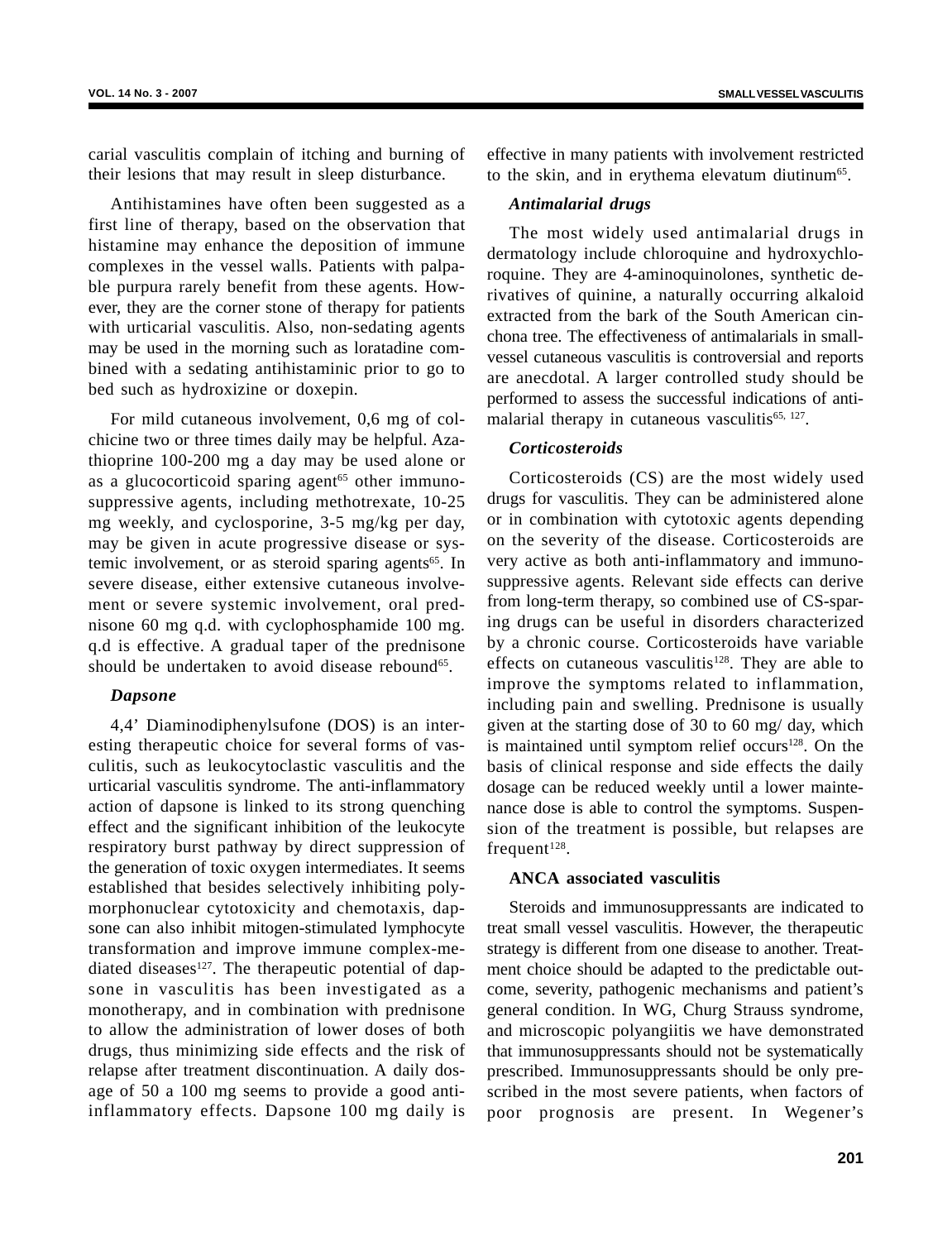granulomatosis, immunosuppressants should be systematically prescribed together with steroids. The optimal treatment duration is usually of 12 months, or more for microscopic polyangeitis, and Churg-Strauss syndrome. A more prolonged treatment is mandatory in Wegener's granulomatosis, at least 18 months<sup>128-134</sup>. The new therapeutic strategies comprise also new immunosuppressants and new immunomodulating agents which could replace or be associated to the "older drugs"129, 131, 134.

# **References**

- 1. Antonio Iglesias-Gamarra. Vasculitis refractarias: aspectos generales. Rev Col Reumatol 1999; 6(2): 144-160.
- 2. Iglesias-Gamarra A, Valle R, Egea E, Vásquez G, Salazar M. Análisis histórico de las vasculitis, su clasificación y propuesta para el entendimiento. Biomédica 1993; 38-56.
- 3. Csernok E. Anti-neutrophil cytoplasmic antibodies and pathogenesis of small vessel vasculitides. Autoimmunity Reviews 2003; 2: 158-164.
- 4. Davies DJ, Moran JE, Niall JF, Ryan GB. Segmental necrotosing glomerulonephritis with antineutrophil antibody: posible arbovirus aetiology BMJ 1982; 285: 606.
- 5. Hall JB, Wadham BM, Eood CJ, Ashton V, Adam WR. Vasculitis and glomerulonephritis: a subgroup with an antineutrophil cytoplasmic antibody. Aust N Z J Med 1984; 14: 277-278.
- 6. van der Woude FJ, Rasmussen N, Lobatto S, Wiik A, Permin H, van Es LA, et al. Autoantibodies against neutrophils and monocytes: tool for diagnosis and marker of disease activity in Wegener´s granulomatosis. Lancet 1985; 1: 425-429.
- 7. Falk RJ, Jennette JC. Anti-neutrophil cytoplasmic autoantibodies with specificity for myeloperoxidase in patients with systemic vasculitis and idiopathic necrotizing and crescentic glomerulonephritis. N Engl J Med 1988; 318: 1651-1657.
- 8. Jennette JC, Hoidal JR, Falk RJ. Specificity of antineutrophil cytoplasmic autoantibodies for proteinasa 3. Blood 1990; 75: 2263-2264.
- 9. Jennette JC, Falk RJ. Anti-neutrophil cytoplasmic autoantibodies: discovery, specificity, disease associations and pathogenic potential. Adv Pathol Lab Med 1995; 8: 363-378.
- 10. Goldschmeding R, van der Schoot CE, ten Bokkel Huinink D, Hack CE, van den Ende ME, Kallenberg CG, et al. Wegener´s granulomatosis autoantibodies identify a novel diisopropylfluorophosphate-binding protein in the lysosomes of normal human neutrophils. J Clin Invest 1989; 84: 1577-1587.
- 11. Niles JL, McCluskey RT, Ahmad MF, Arnaout MA. Wegener´s granulomatosis autoantigen is a novel neutrolhil serine proteinase. Blood 1989; 74: 1888-1893.
- 12. Ludeman J, Utecht B, Gross WL. Anti-neutrophil cytoplasm antibodies in Wegener´s granulomatosis recognize an elastinolytic enzyme. J Exp Med 1990; 171: 357-362.
- 13. Gross WL, Schmitt WH, Csernok E. ANCA and associated diseases: immunodiagnostic and pathogenetic aspects. Clin Exp Immunol 1993; 91: 1-12.
- 14. Kallenberg CGM, Brouwer E, Weening JJ, Cohen Tervaert JW. Antineutrophil cytolasmic antibodies: current diagnostic and pathophysiologic potential. Kidney Int 1994; 46: 1-15.
- 15. Godman GC, Churg J. Wegener´s granulomatosis: pathology and review of the literature. Arch Pathol 1954; 58: 533-553.
- 16. Hoffman GS, Specks U. Antineutrophil cytoplasmic antibodies. Arthritis Rheum 1998; 41: 1521-1537.
- 17. Hagen EC, Daha MR, Hermans J, et al. Diagnostic value of standardized assays for anti-neutrophil cytoplasmic antibodies in idiopathic systemic vasculitis. EC/BCR project for ANCA assay standardization. Kidney Int 1998; 53: 743-753.
- 18. Kallenberg CG, Tervaert JW. What is new with antineutrophil cytoplasmic antibodies: diagnostic, pathogenetic and therapeutic implications. Curr Opin Nephrol Hypertens 1999; 8: 307-315.
- 19. Choi HK, Lamprecht P, Niles JL, Gross WL, Merkel PA. Subacute bacterial endocarditis with positive cytoplasmic antineutrophil cytoplasmic antibodies and antiproteinase 3 antibodies. Arthritis Rheum 2000; 43(1): 226-231.
- 20. Gamarra Iglesias A, Restrepo Suarez JF, Valle R, Osorio E, Bolaños A, Méndez O, Matteson E. Historia de las vasculitis. Rev colomb Reumato 2002; 9: 87-121.
- 21. Willan R. On cutaneous diseases. Vol. 1. London: J. Jonson, 1808: 452-471.
- 22. Bauer GG. De púrpura hemorrágica. Halae, 1824.
- 23. Zeek PM, Smith CC, Weeter JC. Studies on periarteritis nodosa III. The differentiation between the vascular lesions of periarteritis nodosa and of hypersensitivity. Am J Pathol 1984; 24: 889-917.
- 24. Zeek PM, Periarteritis nodosa: a critical review. Am J Clin Pathol 1952; 22: 777-790.
- 25. Davson J, Ball J, Platt R. The kidney in periarteritis nodosa. QJM 1948; 17: 175-202.
- 26. Jennette JC, Falk RJ, Andrassy K, Bacon PA, Churg J, Gross WL, et al. Nomenclatura of systemic vasculitides: proposal of an internacional consensus conference. Arthritis Rheum 1994; 37: 187-192.
- 27. Jennette JC, Falk RJ. Small-Vessel Vasculitis. The New England Journal of Medicine. 1997; 337: 1512-1523.
- 28. Crissey JT, Parish LC. Vasculitis: The historical development of the concept. Clin Dermatol 1999; 17: 493-497.
- 29. Schönlein JL. Allgemeine und specielle Pathologie und Therapie. 3rd ed. Vol. 2. Herisau, Switzerland: Literatur-Comptoir, 1837: 48.
- 30. Henoch E. Über den Zusammenhang von Purpura und Intestinal störungen. Berl Klin Wochenschr 1868; 5: 517-519.
- 31. Henoch EH. Lectures on diseases of children: a handbook for physicians and students. New York: W. Wood, 1882.
- 32. Osler W. The visceral lesions of purpura and allied conditions. BMJ 1914; 1: 517-525.
- 33. Heberden W. Commentarii de morborum historia et curatione. London, T. Payne, 1801.
- 34. Radcliffe-Crocker H. Erithema elevatum diutinum. Br J Dermatol 1894; 6: 1-9, 33-38.
- 35. Weidman FD, Besancom JH. Erythema elevatum diutinum. Arch Dermatol 1929; 20: 593-620.
- 36. Kussmaul A, Maier R. Ueber eine bisher nicht bescriebene eigenthümliche Arterien-erkrankung (periarteritis nodosa), die mit Morbus Brightii und rapid fortschreitender allgemeiner Muskellähmung einhergeht. Arch Klin Med 1866; 1: 484-518.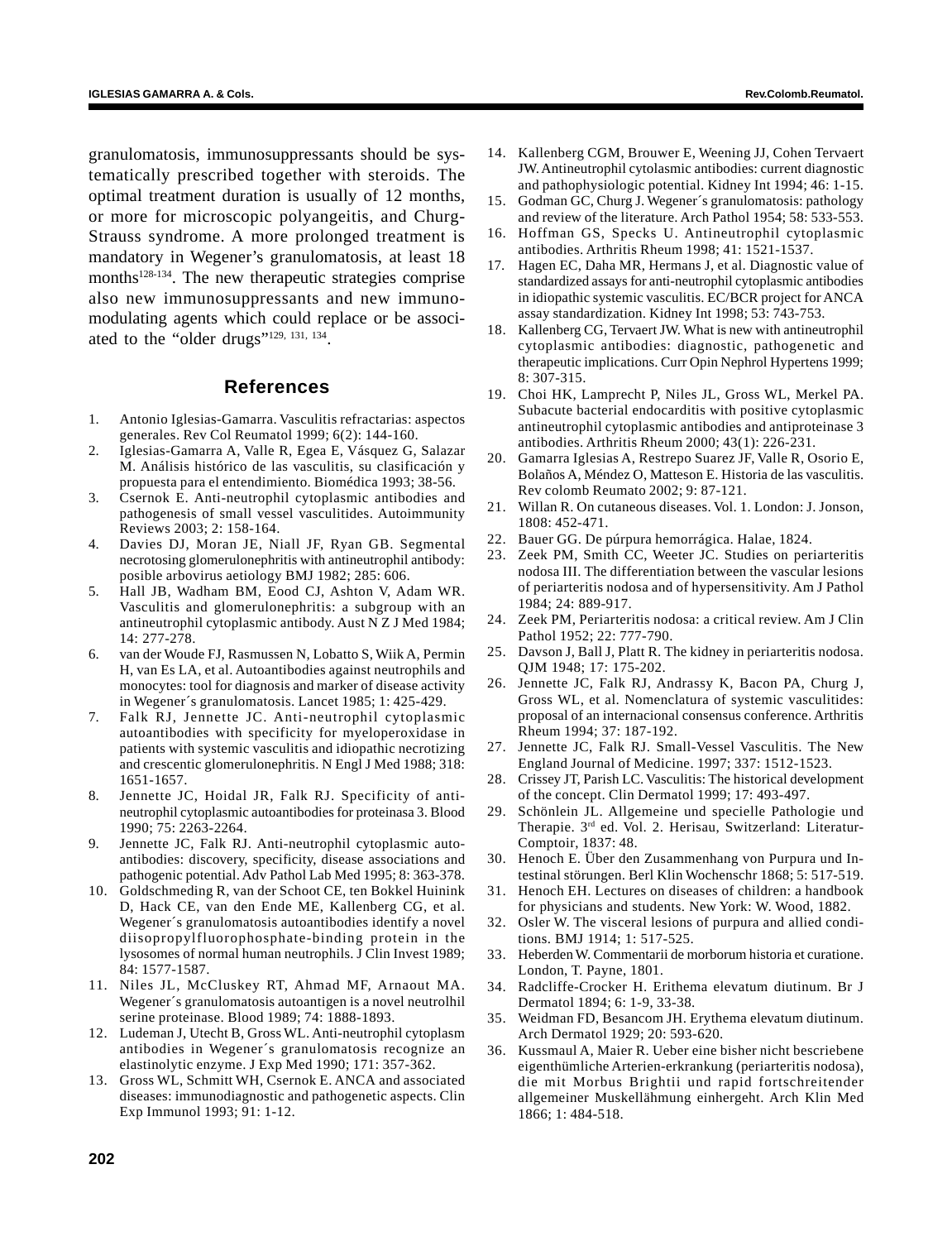- 37. Matteson EL. A History of Idiopathic Vasculitis. Mayo Foundation for Medical Education and Research, 1999.
- 38. Matteson EL. Notes on the History of eponymic idiopathic vasculitis: the diseases of Henoch and Schönlein, Wegener, Churg and Strauss, Horton, Takayasu, Behcet, and Kawasaki. Arthritis Care Res 2000; 13: 237-245.
- 39. Matteson EL. Historical perspective of vasculitis: Polyarteritis Nodosa and Microscopic Polyangiitis. Current Rheumatolo Rep 2002; 4: 67-74.
- 40. Wohlwill F. Über die nur mikriskopisch erkennbare Form der Periarteritis nodosa. Arch Path Anat Physial Klin Med 1923; 246-377.
- 41. Groos WL, Schnabel A, Reinhold-Keller E. Wegener´s. Granulomatosis: clinical Aspects In: Vasculitis edited by Gene V Ball S Louis Bridges Jr Chapter 25 Oxford. university Press, pp. 357-365.
- 42. Klinger H. Grenz formender Periarteritis nosoda. Franfurten Zeitschrift für Pathologie 1932; 42: 455-480.
- 43. Wegener F. Über eine eigenartige rhinogene Granulomatose mit besondere Beteiligung des Arteriensystems under Nieren. Beitr Pathol Anat Allg Pathol 1939; 102: 36-68.
- 44. Churg J, Strauss L. Allergic granulomatosis, allergic angiitis, and periarteritis nodosa. Amm J Pathol 1951; 27: 277-294.
- 45. Cantillo Turbay J, Iglesias, Restrepo JF. Hitos históricos de las vasculitis de pequeños vasos. Rev Colomb Reumatol 2006; 13: 142-152.
- 46. Zeek PM. Periarteritis nodosa and other forms of necrotizing angiitis. New England J Med 1953; 248: 764-772.
- 47. Gilliam, J.N. and Smiley, J.D. (1976) Cutaneous necrotizing vasculitis and related disorders. Annals of Allergy 1976; 37: 328-339.
- 48. Coperman, PWM, Ryan, T.J. The problems of classification of cutaneous angiitis with reference to histopathology and pathogenesis. British Journal of Dermatology, 1970; 82: 2-14.
- 49. Fauci, A.S., Hayness, B.F. and Katz, P. The spectrum of vasculitis; clinical, pathologic, immunologic, and therapeutic considerations. Annals of Internal Medicine 1978; 89: 660-676.
- 50. Lie, J.T. Systemic and isolated vasculitis a rational approach to classification and pathologic diagnosis. Pathology Annals 1989; 24: 25-114.
- 51. Sams HH, Sams Jr WM. Cutaneous leukocytoclastic vasculitis. In: Vasculitis Edited by Gene V Ball, & Louis Bridger Jr. Oxford University Press 2002, chapter 34, pp. 467-475.
- 52. Matteson. Historical perspective on the classification of vasculitis. Arthritis Care Res 2000; 13: 122-127.
- 53. Cantillo Turbay J, Iglesias A, Restrepo JF. Análisis crítico de las clasificaciones de las vasculitis. Rev Col de Reumatol 2006; 13: 48-64.
- 54. Sams WM Jr, Thorne EG, Small P, et al. Leukocytoclastic vasculitis. Arch Dermatol 1976; 112: 219-226.
- 55. Zax RH, Hodge SJ, Callen JP. Cutaneous leukocytoclastic vasculitis: Serial Histopahologic evaluation demonstrates the dynamic nature of the infiltrate. Arch Dermatol 1990; 126: 69-72.
- 56. Hunder GG, Arend WP, Bloch DA, Calabrese LH, Faucí AS, Fries JF, et al. American College of Rheumatology 1990 criteria for the classification of vasculitis: introduction. Arthritis Rheum 1990; 33: 1065-1067.
- 57. Neil-Crowson A, Mihm Jr MC, Magro CM. Cutaneous vasculitis: a review. J Cutan Pathol 2003; 30: 161-173.
- 58. David FF. Cutaneous vasculitis. J Am Acad Dermatol 2003; 48: 311-343.
- 59. Fiorentino DF. Cutaneous vasculitis. J Am Acad Dermatol 2003; 48: 311-340.
- 60. Jorizzo JL. Classification of vasculitis. J Invest Dermatol 1993; 100 (suppl): 106S.
- 61. Lotti T, Ghersetich I, Comacchi C, Jorozzo JL. Cutaneous small vessel vasculitis. J Am Acad Dermatol 1998; 39: 667-687.
- 62. Iglesias-Gamarra A, Valle R, Abud Mendoza C. Vasculitis de vasos de pequeño calibre. En: Tratado de Reumatología. Editores: Javier Molina, Donato Alarcón-Segovia. Nomos Ed 2007. 1121-1131.
- 63. Callen JP. Cutaneous vasculitis and Its Relation ship to systemic disease in: Inflammatory Diseases of Blood Vessel. Edited by: Gary S. Hoffman Cornelia M. Weyand Marcil Dekker INC-New York, Basel, 2002 Chapter 36, pp. 529-538.
- 64. Callen JP. Cutaneous vasculitis: Relationship to systemic disease and therapy. Curr Probl Dermatol 1993; 5: 45-80.
- 65. Sams HH, Sams WM Jr. Cutaneous leukocytoclastic vasculitis in vasculitis. Ball GV, Bridges SL Jr, eds. Oxford University Press 2002; pp. 467-475.
- 66. Mullick FC, McAllister HA, Wagher BM, Fenoglio JJ Jr. Drug related vasculitis. Human Pathol 1979; 10: 313-325.
- 67. Soter A, Mihm MC Jr, Gigli L, et al. Two distinct cellular patterns in cutaneous necrotizing angiitis. J Invest Dermatol 1976; 66: 344-350.
- 68. Soter NA. Cutaneous necrotizing venulitis. Fitzpatrik TB, Eisen AZ, Wolff K, eds. Dermatology in General Medicine Vol. 1. New York, McGraw Hill, 1993; 1501-1510.
- 69. Black AK. Urticarial vasculitis. Clin Dermatol 1999; 17: 565-569.
- 70. Wisnieski JJ. Urticarial vasculitis. Curr Opin Rheumatol 2000; 12: 24-31.
- 71. Palazzo E, Burgeois P, Meyer O, De Bandt M, Kazatchkine M, Kahn MF. Hypocomplementemic urticarial vasculitis syndrome, Jaccoud´s syndrome, Valvulopathy: A new Syndrome combination. J Rheumatol 1993; 20: 1236-1240.
- 72. MacDuffie FC, Sams WM Jr, Maldonado JE, et al. Hypocomplementemia with cutaneous vasculitis and arthritis. Clin Immunol 1987; 79: 605-610.
- 73. Schwartz HR, McDeffie FC, Black LF, et al. Hypocomplementemic urticarial vasculitis: associated with chronic obstructive pulmonary disease. Mayo Clin Proc 1982; 57: 231-238.
- 74. Mehregan DR, Hall MJ, Gibson LE. Urticarial vasculitis: a histopathologic and clinical review of 72 cases. J Am Acad Dermatol 1992; 26: 441-448.
- 75. Wiesnieski JJ, Baer AN, Christensen J, et al. Hypocomplementemic urticarial vasculitis syndrome. Medicine 1995; 74: 24-41.
- 76. Woywodt A, Schneider W, Morack G, et al. Necrotizing small-vessel vasculitis confined to the uterine cervix. Semin Arthritis Rheum 2000; 29: 368-372.
- 77. Sams WW Jr, Thorne EG, Small P. Leukocytoclastic vasculitis. Arch Dermatol 1976; 112: 219-226.
- 78. Alexander EE, Moyer C, Travlos GS, Roth JB, Murphy ED. Two histopathologic types of Inflammatory vascular disease in MRL/MP autoimmune mice. Model for human vasculitis in connective tissue disease. Arthritis Rheum 1985; 28: 1146-1155.
- 79. Massa MG, Su WPD: Lymphocytic vasculitis is it a specific clinicopathologic entity? J Cutaneous Pathol 1984; 11: 132-139.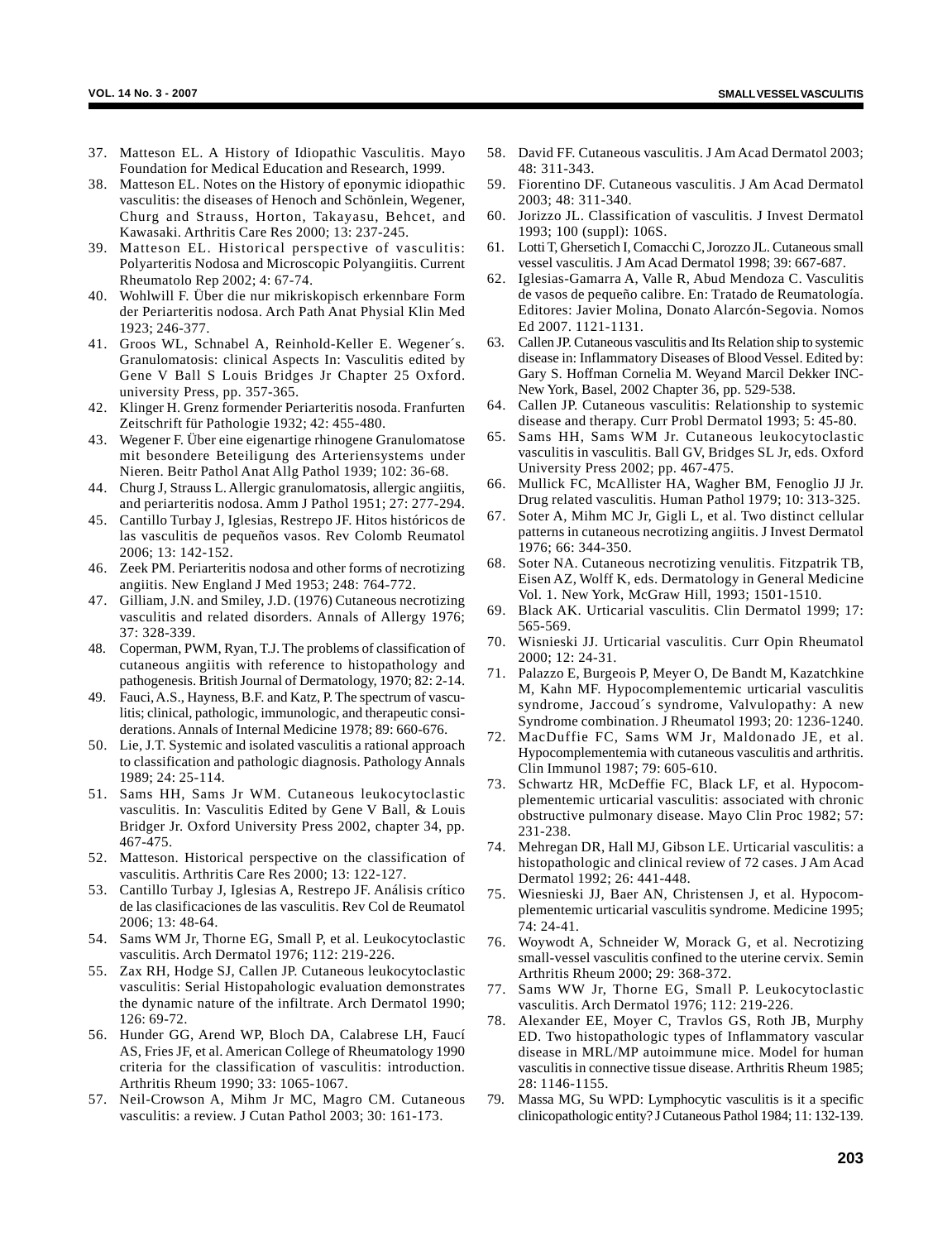- 80. Farkas Natbony S, Phillips ME, Elias JM, Goodfrey HP, Kaplan AP. Histopathologic studies of chronic idiopathic urticaria. J Allergy Clin Immunol 1983; 71: 132-139.
- 81. Egea E, Garavito de Egea G, Severino S, Fals-Borda E, Ariza A, Munar W, Iglesias Gamarra A. Vasculitis linfomonocítica Informe de nueve casos. Acta Médica Colombiana 1987; 12: 330-338.
- 82 Ghersetich I, Comachic, Jorizzo JL, Katsambas A, Lotti TM. Proposal for a working classification of cutaneous vasculitis. Clinics in Dermatology 1999; 17: 499-503.
- 83. Watts RA, Carruthers DM, Scott DGI. Epidemiology of systemic vasculitis: changing incidence of definition. Sem Arthritis Rheum 1995; 25: 28-34.
- 84. Watts RA, Scott D GI. Epidemiology of the vasculitis. Current Opinion Rheumatology 2003; 15: 11-16.
- 85. Calvino MC, Llorca J, Garcia-Porrua C, Fernández-Iglesias JL, Rodriguez-Ledo P, González-Gay MA. Henoch-Schönlein purpura in children from northwester Spain: a 20 year epidemiologic and clinical study. Medicine (Baltimore) 2001; 80: 279-290.
- 86. Ekenstam E, Callen JP. Cutaneous leukocytoclastic vasculitis: clinical and laboratory features of 82 patients seen in private practice. Arch Dermatology 1984; 120: 484-489.
- 87. Martínez-Taboada VM, Blanco R, García-Guente M, Rodriguez-Valverde V. Clinical features and outcome of 95 patients with hypersensitivity vasculitis. Am J Medicine 1997; 102: 186-191.
- 88. Jennette JC, Falk RJ. Nosology of primary vasculitis. Curr Opin Rheumatol 2007; 19: 10-16.
- 89. Chen M, Yu F, Zhang Y, Zou WZ, Zhao MH, Wang HY . Characteristics of Chinese patients with Wegener´s granulomatosis with antimyeloperoxidase autoantibodies. Kidney Int 2005; 68: 2225-2229.
- 90. Gibson A, Stamp LK, Chapman PT, O´Donnell JL. The epidemiology of Wegener´s granulomatosis and microscopic polyangiitis in a Southern Hemisphere region. Rheumatology (Oxford) 2006; 45: 624-628.
- 91. Callen JP, Chandra JJ, Voorhees JJ. Cutaneous angiitis (vasculitis). Int Dermatol 1978; 17: 105-108.
- 92. Hautmann G, Campanile G, Lotti TM. The many faces of cutaneous vasculitis. Clin Dermatol 1999; 51: 31-37.
- 93. Lotti T, Comacchi C, Ghersetich I. Cutaneous necrotizing vasculitis. Int J Dermatol 1996; 35: 457-474.
- 94 Jorizzo JL, Solomon AR, Zanolli MD, et al. Neutrophilic vascular. Arch Dermatol 1976; 112: 219-216.
- 95. Gammon WR. Urticarial vasculitis. Dermatol Clin 1985; 3: 97-105.
- 96. Katz SI, Gallin JU, Hertz KC, Fauci AS, Lawley TJ. Erythema elevatum diutinum: Skin and systemic manifestations, immunologic studies and successful treatment with dapsone. Medicine 1977; 56: 443-455.
- 97. Piette WW. Primary Systemic vasculitis. In: Cutaneous manifestations of Rheumatic Diseases. Editors Richard D. Sontheimer, Thomas T. Provost. Lippincott Williams & Wilkins. Chapter 8. Second Edition, pp. 159-196.
- 98. Callen JP. Cutaneous vasculitis: relationship to systemic disease and therapy. Curr Probl Dermatol 1993; 5: 45-80.
- 99. Piette WW. The differential diagnosis of purpura from a morphologic perspective. Adv. Dermatol 1994; 9: 3-24.
- 100. Le Boit PE. The true and the near-true. Am J Dermatopathol 2002; 24: 267-269.
- 101. Ekenstam E, Callen JP. Cutaneous leukocytoclastic vasculitis: clinical and laboratory features of 82 patients seen in private practice. Arch Dermatol 1984; 120: 484-489.
- 102. Pillebout E, Thervert E, Hill G, Alberti C, Vanhille P, Nochy D. Henoch-Schönlein purpura in adults: Outcome and prognostic factors. J. Am Soc Nephrol 2002; 13: 1271-1278.
- 103. Mukhtyar CB, Flossmann O, Luqmani RA. Clinical and biological assesment in systemic necrotizing vasculitides: Clin Exp Rheumatol 2006; 24 (2 suppl 41): S92-S99.
- 104. Kamesh L, Harper L, Savage C.O.S. ANCA-positive vasculitis J Am Soc Nephrol 2002; 13: 1593-1960.
- 105. Luqmani RA, Flossmann O. Outcome in small-vessel systemic vasculitis J Rheumatol 2006; 33: 1224-1227.
- 106. Savige J, Pollock W, Trevisin M. What do antineurophil cytoplasmic antibodies (ANCA) tell us? Best Pract Res Clin Rheumatol 2005; 19(2): 263-276.
- 107. Seo P, Stone J. The Antineutrophil cytoplasmic Antibody. Associated Vasculitides. Am J Med 2004; 117: 39-50.
- 108. Kallenberg C, Rarok A, Stegeman C, Limburg P. New insights into the pathogenesis of antineutrophil cytoplasmic autoantibodyassociated vasculitis. Autoimmun Rev 2002; 1: 61-66.
- 109. Hogan SL, Nachman PH, Wilkman AS, Jennette JC, Falk RJ. Prognostic markers in patients with antineutrophil cytoplasmic autoantibody associated microscopic polyangeitis and glomerulophritis J. Am Sc Nephrol 1996; 7: 23-32.
- 110. Hogan SL, Falk RJ, Chin H, Cai J, Jennette CE, Jennette JC, et al. Predictors of relapse and treatment resistance in antineutrophil cytoplasmic antibody associated small-vessel vasculitis. Ann Intern Med 2005; 143: 621-631.
- 111. Hoffmann GS, Langford C. Are there different forms of life in the antineutrophil cytoplasmic antibody universe? Ann Intern Med 2005; 143(9): 683-685.
- 112. Kallenberg CGM. Churg-strauss syndrome: Just one disease entity? Arthritis Rheum 2005; 52: 2589-2593.
- 113. Sinico RA, Di Tama L, Maggiore O, Bottero P, Radice A, Tosoni C, et al. Prevalence and clinical significance of antineutrophil cytoplasmic antibodies in Churg-Strauss syndrome. Arthritis Rheum 2005; 52: 2926-2935.
- 114. Franssen CF, Gans R, Kallenberg C, Hageluken C, Hoorntije S. Disease spectrum of patients with antineutrophil cytoplasmic autoantibodies of defined specificity: distinct differences between patients with anti-proteinase 3 and antimyeloperoxidase autoantibodies. J Intern Med 1998; 244: 209-216.
- 115. Franssen CF, Stegeman CA, Kallenberg CG, Gans RO, De Jong PE, Hoorntje SJ, et al. Antiproteinase 3- and antimyeloperoxidase-associated vasculitis. Kidney Int 2000; 57: 2195-2206.
- 116. Falk RJ, Hogan S, Carey TS, Jennette JC. Clinical course of antineutrophil cytoplasmic autoantibody-associated glomerulonephiritis and systemic vasculitis. The Glomerular Disease Collaborative Network. Ann Intern Med 1990; 113: 656-663.
- 117. Tervaert JW, van der Woude FJ, Fauci AS, Ambrus JL, Velosa J, Keane WF et al. Association between active Wegener´s granulomatosis and anticytoplasmic antibodies. Arch Intern Med 1989; 149: 2461-2465.
- 118. Tervaert JW, Huitema MG, Hené RJ, Sluiter WJ, The TH, van der Hem GK, et al. Prevention of relapses in Wegener´s granulomatosis by treatment based on antineutrophil cytoplasmic antibody titre. Lancet 1990; 336: 709-711.